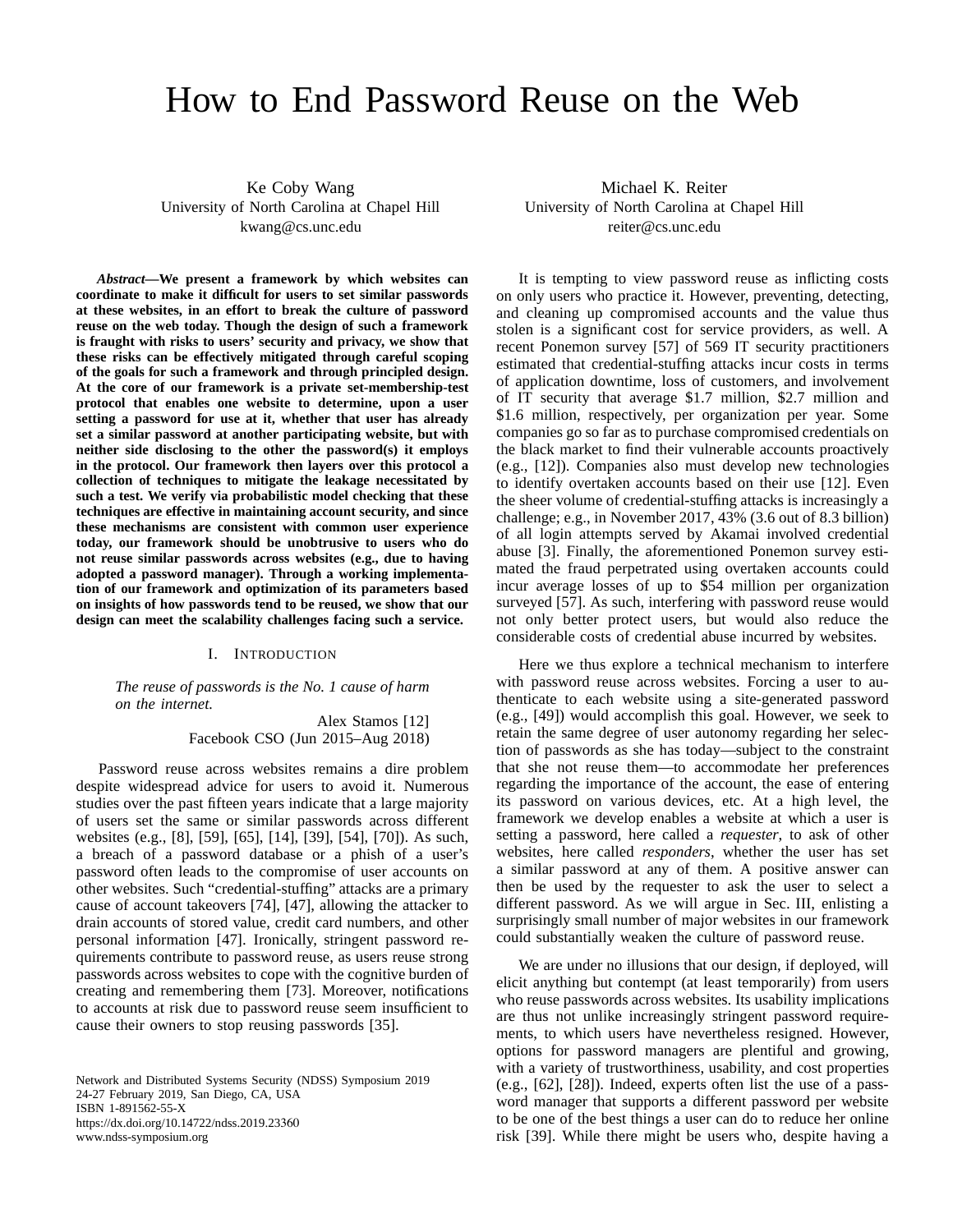rich online presence, cannot use a password manager for some reason, we expect them to be few. Of course, nearly anyone capable of using a computer should be able to write down her passwords, as a last resort. Though historically maligned, the practice is now more widely accepted, exactly because it makes it easier to not reuse passwords (e.g., [\[46\]](#page-14-13), [\[37\]](#page-14-14)).

There are many technical issues that need to be addressed to make a framework like the one we propose palatable. First, such a framework should not reduce the security of user accounts. Second, the framework should also not decay user privacy substantially, in the sense of divulging the websites at which a user has an account. Third, it is important that the protocol run between a requester and responders should scale well enough to ensure that it does not impose too much delay for setting a password at a website.

Our framework addresses these challenges as follows. To minimize risk to user accounts, we design a protocol that enables the requester to learn if a password chosen by a user is similar to one she set at a responder; neither side learns the password(s) the other input to the protocol, however, even by misbehaving. Our framework leverages this protocol, together with other mechanisms to compensate for leakage necessitated by the protocol's output, to ensure that account security and privacy are not diminished. Among other properties, this framework ensures that the responders remain hidden from the requester and vice-versa. We verify using probabilistic model checking that the success rate of account takeover attempts is not materially changed by our framework for users who employ distinct passwords across websites. Scalability is met in our framework by carefully designing it to involve only a single round of interaction between the requester and responders. And, using observations about password reuse habits, we optimize our framework to detect similar password use with near-certainty while maximizing its scalability.

To summarize, our contributions are as follows:

- We initiate debate on the merits of interfering with password reuse on the web, through coordination among websites. Our goal in doing so is to question the zeitgeist in the computer security community that password reuse cannot be addressed by technical means without imposing unduly on user security or privacy. In particular, we show that apparent obstacles to a framework for interfering with password reuse can be overcome through careful scoping of its goals and through reasonable assumptions (Sec. [III\)](#page-2-0).
- We propose a protocol for privately testing set membership that underlies our proposed framework (Sec. [IV\)](#page-3-0). We prove security of our protocol in the case of a malicious requester and against malicious responders.
- We embed this protocol within a framework to facilitate requester-responder interactions while hiding the identities of protocol participants and addressing risks that cannot be addressed by—and indeed, that are necessitated by—the private set-membership-test protocol (Sec. [V\)](#page-5-0). We demonstrate using probabilistic model checking that our framework does not materially weaken account security against password guessing attacks.
- We evaluate implementations of our proposed framework with differing degrees of trust placed in it (Sec. [VI\)](#page-9-0). Using password-reuse tendencies, we illustrate how to configure our framework to minimize its costs while en-

suring detection of reused passwords with high likelihood. Finally, we demonstrate its scalability through experiments with a working implementation in deployments that capture its performance in realistic scenarios.

# II. RELATED WORK

We are aware of no prior work to enable websites to interfere with password reuse by the same user. Instead, serverside approaches to mitigate risks due to password reuse have set somewhat different goals.

*Web single sign-on (SSO)*: SSO schemes such as OAuth [\(https://oauth.net/\)](https://oauth.net/), OpenID [\(http://openid.net\)](http://openid.net), OpenID Connect [\(http://openid.net/connect/\)](http://openid.net/connect/), and Facebook Login [\(https://](https://developers.facebook.com/docs/facebook-login/) [developers.facebook.com/docs/facebook-login/\)](https://developers.facebook.com/docs/facebook-login/), enable one website (an "identity provider") to share a user's account information with other websites ("relying parties"), typically in lieu of the user creating distinct accounts at those relying parties. As such, this approach mitigates password reuse by simply not having the user set passwords at the relying parties. While convenient, SSO exposes users to a range of new attacks, leading some to conclude "the pervasiveness of SSO has created an exploitable ecosystem" [\[34\]](#page-14-15). In addition, the identity provider in these schemes typically learns the relying parties visited by the user [\[21\]](#page-13-4).

*Detecting use of leaked passwords by legitimate users*: As mentioned in Sec. [I,](#page-0-0) some companies cross-reference account passwords against known-leaked passwords, either as a service to others (e.g., [https://www.passwordping.com,](https://www.passwordping.com) [https://](https://haveibeenpwned.com) [haveibeenpwned.com\)](https://haveibeenpwned.com) or for their own users (e.g., [\[12\]](#page-13-0)). While recommended [\[36\]](#page-14-16), this approach can detect only passwords that are *known* to have been leaked. Because password database compromises often go undiscovered for long periods (as of 2017, 15 months on average [\[64\]](#page-14-17)), this approach cannot identify vulnerable accounts in the interim.

*Detecting leaked passwords by their use in attacks*: Various techniques exist to detect leaked passwords by their attempted use, e.g., honey accounts [\[18\]](#page-13-5) and honey passwords [\[6\]](#page-13-6), [\[40\]](#page-14-18), [\[27\]](#page-14-19), the latter of which we will leverage as well (Sec. [V-A1\)](#page-6-0). Alone, these methods do little to detect an attacker's use of a leaked, known-good password for one website at another website where the victim user is known to have an account. Defending against such discriminating attacks would seem to require the victim's use of different passwords at distinct websites, which we seek to compel here.

*Detecting popular passwords*: Schechter et al. [\[63\]](#page-14-20) proposed a service at which sites can check whether a password chosen by a user is popular with other users or, more specifically, if its frequency of use exceeds a specified threshold. Our goals here are different—we seek to detect the use of similar passwords by the same user at different sites, regardless of popularity.

*Limiting password-based access*: Takada [\[68\]](#page-14-21) proposed to interfere with the misuse of accounts with shared passwords by adding an "availability control" to password authentication. In this design, a user disables the ability to log into her website account at a third-party service and then re-enables it when needed. This approach requires that the attacker be unable to itself enable login, and so requires an additional authentication at the third-party service to protect this enabling.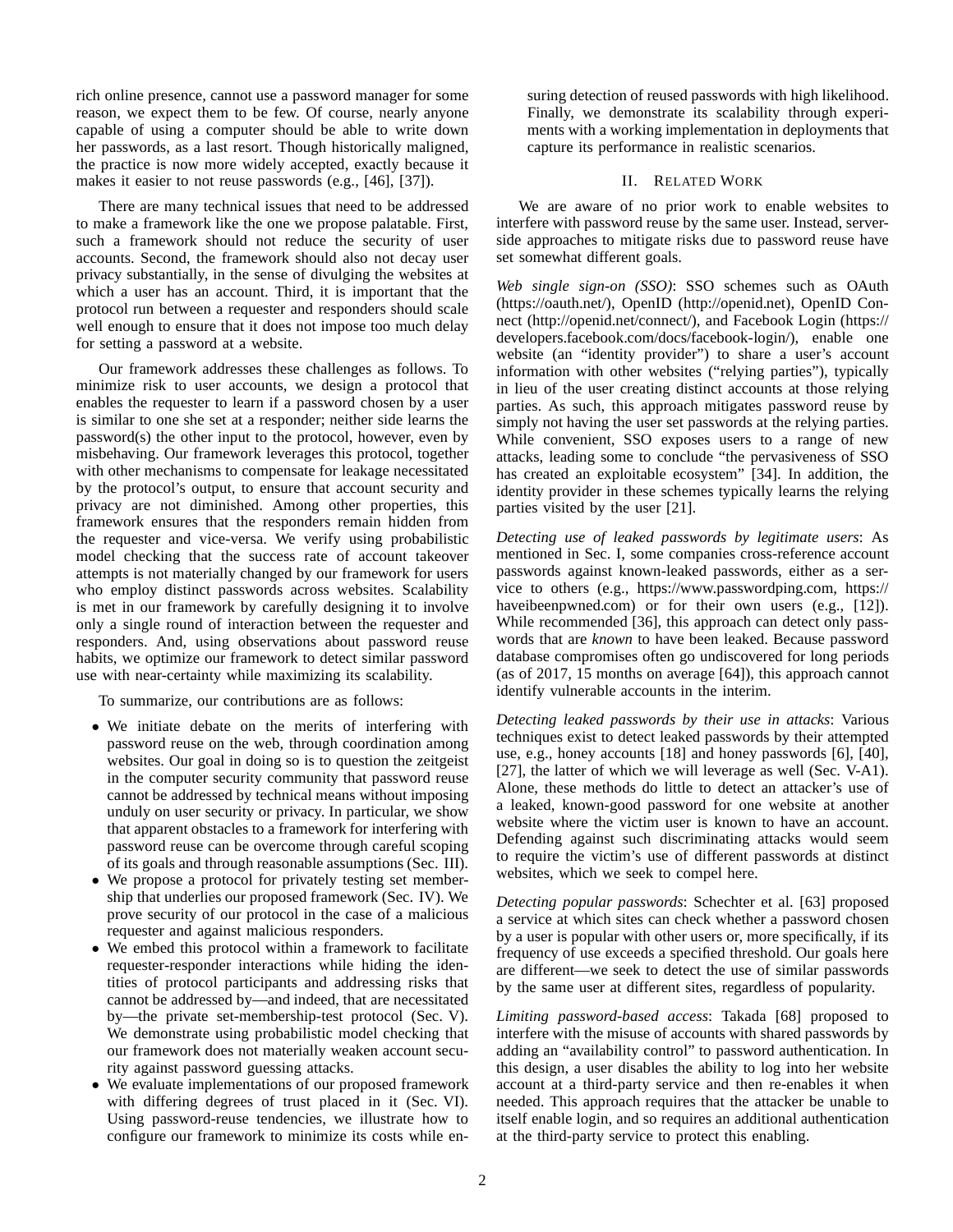<span id="page-2-1"></span>

| Website       | Users $(M)$ | Website     | Users $(M)$ |
|---------------|-------------|-------------|-------------|
| Facebook      | 2234        | Sina Weibo  | 431         |
| YouTube       | 1900        | Outlook     | 400         |
| WhatsApp      | 1500        | Twitter     | 335         |
| Wechat        | 1058        | Reddit      | 330         |
| Yahoo!        | 1000        | Amazon      | 310         |
| Instagram     | 1000        | LinkedIn    | 303         |
| QQ            | 803         | Ouora       | 300         |
| iCloud        | 768         | Baidu Tieba | 300         |
| Taobao        | 634         | Snapchat    | 291         |
| Douyin/TikTok | 500         | Pinterest   | 250         |

TABLE I: Estimates of active users for selected websites

## III. GOALS AND ASSUMPTIONS

<span id="page-2-0"></span>In this section we seek to clarify the goals for our system and the assumptions on which our design rests.

## *A. Deployment Goals*

It is important to recognize that in order to break the culture of password reuse, we do not require universal adoption of the framework we propose here. Instead, it may be enough to enlist a (surprisingly small) number of top websites. To see this, consider just the 20 websites listed in Table  $I<sup>1</sup>$  $I<sup>1</sup>$  $I<sup>1</sup>$  For a back-of-the-envelope estimate, suppose that the users of each website in Table [I](#page-2-1) are sampled uniformly at random from the  $3.58$  billion global Internet users.<sup>[2](#page-2-3)</sup> Then, in expectation an Internet user would have accounts at more than four of them. As such, if just these websites adopted our framework, it would force a large fraction of users to manage five or more dissimilar passwords, which is already at the limit of what users are capable of managing themselves: "If multiple passwords cannot be avoided, four or five is the maximum for unrelated, regularly used passwords that users can be expected to cope with" [\[2\]](#page-13-7). We thus believe that enlisting these 20 websites could already dramatically improve passwordmanager adoption, and it is conceivable that with modest additional adoption (e.g., the top 50 most popular websites), password reuse could largely be brought to an end.

A user might continue using similar passwords across sites that do not participate in our framework. Each such reused password may also be similar to one she set at a site that *does* participate in our framework, but likely at only *one* such site. If this reused password is compromised at a non-participating site (e.g., due to a site breach), then the attacker might still use this password in a credential-stuffing attack against the user's accounts at participating sites, as it could today. Again, however, due to our framework, this attack should succeed at only one participating site, not many. Importantly, our framework restricts the attacker from posing queries about the user's accounts as a requester unless it gains the user's consent to do so (see Sec. [V-A1\)](#page-6-0). Even if it tricked the user into consenting, it could use such a query to confirm that the compromised password is similar to one set by the same user at *some* participating site, but not *which* site (see Sec. [III-C\)](#page-3-1). More generally, in Sec. [V-B,](#page-7-0) we will show quantitatively that our framework offers little advantage to an attacker that can pose a limited number of queries as a requester.

## *B. User Identifiers*

An assumption of our framework is that there is an identifier for a user's accounts that is common across websites. An email address for the user would be a natural such identifier, and as we will describe in Sec. [V-A1,](#page-6-0) this has other uses in our context, as well. Due to this assumption, however, a user could reuse the same password across different websites, despite our framework, if she registers a different email address at each.

Several methods exist for a user to amass many distinct email addresses, but we believe they will interfere little with our goals here. First, some email providers support multiple addresses for a single account. For example, one Gmail account can have arbitrarily many addresses, since Gmail addresses are insensitive to capitalization, insertion of periods  $(1)$ , or insertion of a plus  $(2)$  followed by any string, anywhere before '@gmail.com'. As another example, 33mail [\(https://33mail.com\)](https://33mail.com) allows a user to receive mail sent to <alias>@<username>.33mail.com for any alias string. Though these providers enable a user to provide a distinct email address to each website (e.g., [\[52\]](#page-14-22)), our framework could nevertheless extract a canonical identifier for each user. For Gmail, the canonical identifier could be obtained by normalizing capitalization and by eliminating periods and anything between '+' and '@gmail.com'. For 33mail, you@<username>.33mail.com should suffice. Admittedly this requires customization specific to each such provider domain, though this customization is simple.

Second, some hosting services permit a customer to register a domain name and then support many email aliases for it (e.g., <alias>@<domain>.com). For example, Google Domains [\(http://domains.google\)](http://domains.google) supports 100 email aliases per domain. Since these domains are custom, it might not be tractable to introduce domain-specific customizations as above. However, registering one's own domain as a workaround to keep using the same password across websites presumably saves the user little effort or money (registering domains is not free) in comparison to just switching to a password manager. Going further, a user could manually register numerous email accounts at free providers such as Gmail. Again, this is presumably at least as much effort as alternatives that involve no password reuse. As such, we do not concern ourselves with such methods of avoiding password reuse detection.

This discussion highlights an important clarification regarding our goals: we seek to eliminate *easy* methods of reusing passwords but not ones that require similar or greater effort from the user than more secure alternatives, of which we take a password manager as an exemplar. That is, we do not seek to make it *impossible* for a user to reuse passwords, but rather to make reusing passwords about as difficult as not reusing them. We expect that even this modest goal, if achieved, will largely eliminate password reuse, since passwords are reused today almost entirely for convenience.

<span id="page-2-2"></span><sup>1</sup>User counts were retrieved on December 4, 2018 from [https://www.](https://www.statista.com/statistics/272014/global-social-networks-ranked-by-number-of-users/) [statista.com/statistics/272014/global-social-networks-ranked-by-number-of](https://www.statista.com/statistics/272014/global-social-networks-ranked-by-number-of-users/)[users/,](https://www.statista.com/statistics/272014/global-social-networks-ranked-by-number-of-users/) [https://www.statista.com/statistics/476196/number-of-active-amazon](https://www.statista.com/statistics/476196/number-of-active-amazon-customer-accounts-quarter/)[customer-accounts-quarter/,](https://www.statista.com/statistics/476196/number-of-active-amazon-customer-accounts-quarter/) [http://blog.shuttlecloud.com/the-most-popular](http://blog.shuttlecloud.com/the-most-popular-email-providers-in-the-u-s-a/)[email-providers-in-the-u-s-a/,](http://blog.shuttlecloud.com/the-most-popular-email-providers-in-the-u-s-a/) and [https://expandedramblings.com/index.](https://expandedramblings.com/index.php/) [php/](https://expandedramblings.com/index.php/){[yahoo-statistics/](https://expandedramblings.com/index.php/yahoo-statistics/), [taobao-statistics/](https://expandedramblings.com/index.php/taobao-statistics/), [quora-statistics/](https://expandedramblings.com/index.php/quora-statistics/)}.

<span id="page-2-3"></span><sup>2</sup>Estimate of Internet users was retrieved from [https://www.statista.com/](https://www.statista.com/statistics/273018/number-of-internet-users-worldwide/) [statistics/273018/number-of-internet-users-worldwide/](https://www.statista.com/statistics/273018/number-of-internet-users-worldwide/) on December 4, 2018.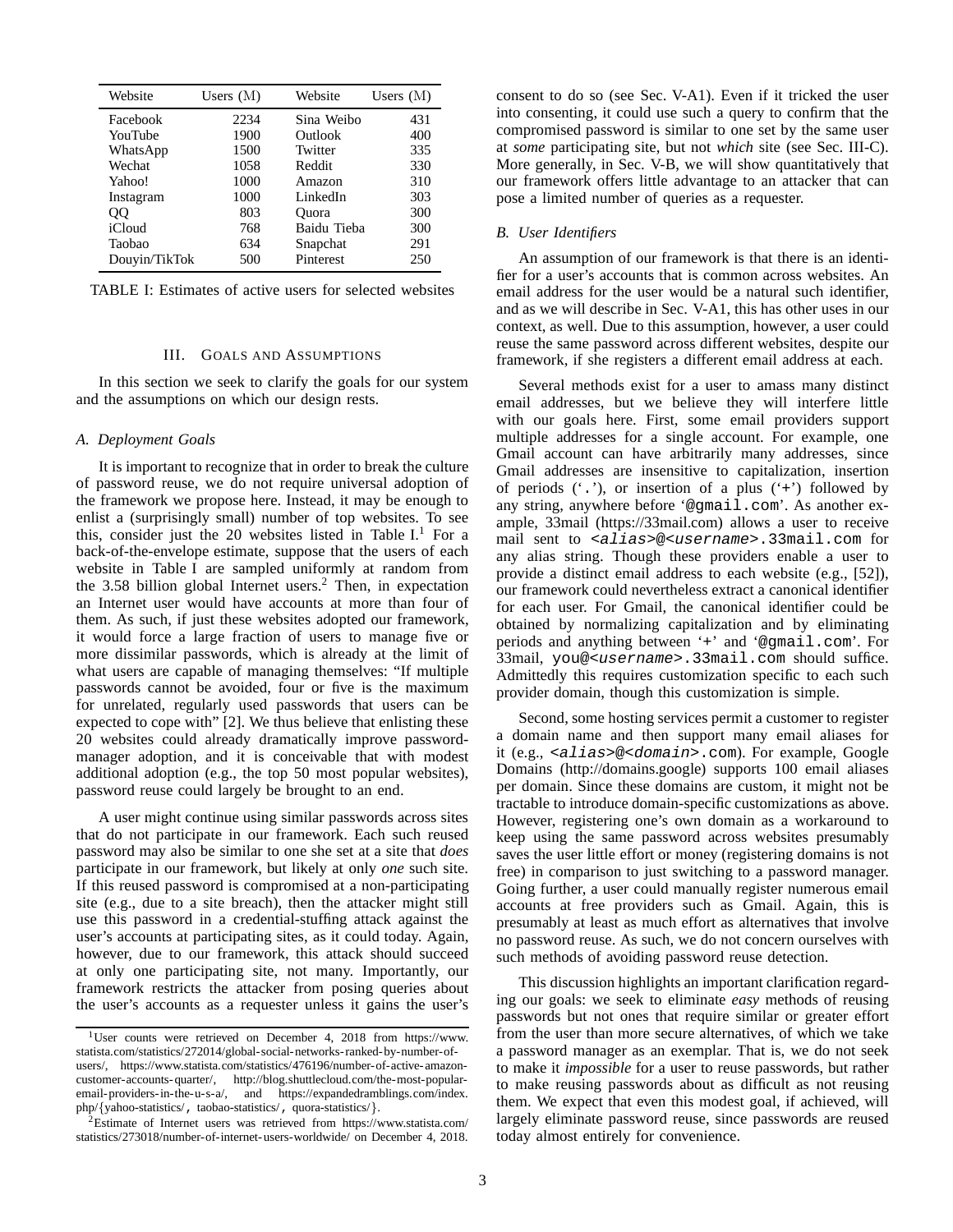#### <span id="page-3-1"></span>*C. Security and Privacy Goals*

The goals we take as more absolute have to do with the privacy of users and the security of their accounts. Specifically, we seek to ensure the following:

- **account location privacy**: Websites do not learn the identities of other websites at which a user has an account.
- **account security**: Our framework strengthens security of user accounts at a site that participates in our framework, by interfering with reuse of similar passwords at other participating sites. Moreover, it does not qualitatively degrade user account security in other ways.

As we will see, **account security** is difficult to achieve, since our framework must expose whether responders' passwords are similar to the one chosen by the user at the requester. However, **account location privacy** hides from the requester each responder from which the requester learns this information. As such, if a user attempts to set the same password at a malicious requester that she has also set at some responder, or if a malicious requester otherwise obtains this password (e.g., obtaining it in a breach of a non-participating site), the malicious requester must still attempt to use that password blindly at participating websites, just as in a credential-stuffing attack today. (The attacker might succeed, but it would succeed without our framework, too.) Moreover, in Sec. [V](#page-5-0) we will detail additional defenses against this leakage to further reduce the risk of attacks from malicious requesters to whom the user does not volunteer this password, and show using formal verification that these defenses are effective.

We conclude this section by summarizing some potential goals that we (mostly) omit from consideration in this paper. From a privacy perspective, we try to hide neither *when* a password is being set at some requester for an account identifier nor the *number* of responders at which an account has been established using that account identifier, simply because we are unaware of common scenarios in which these leakages would have significant practical ramifications. And, while we strive to guarantee **account location privacy** and **account security** even against a requester and responders that misbehave, we generally do not seek to otherwise detect that misbehavior. So, for example, each requester and responder has complete autonomy in determining the passwords that it provides to the protocol as the candidate password submitted by the user and the passwords similar to the one for the account with the same identifier, respectively. As we will see in Sec. [VII,](#page-12-0) such misbehaviors can give rise to denial-of-service opportunities, for which we propose remedies there.

# IV. PRIVATELY TESTING SET MEMBERSHIP

<span id="page-3-0"></span>A building block of our framework is a protocol by which a requester  $R$  can inquire with a responder  $S$  as to whether a password  $\pi$  chosen at R for an account identifier is similar to one already in use at  $S$  for the same identifier. If for an account identifier a, the responder S has a set  $P(a)$  of passwords similar to that already set at  $S$ , then the goal of this protocol is for the requester to learn whether the candidate password  $\pi$ is in  $P(a)$ . However, any additional information leakage to the requester (about any passwords in  $P(a)$  or even the number of passwords in  $P(a)$ ) or to the responder (about  $\pi$ ) should be minimized.

This general specification can be met with a private setmembership-test (PMT) protocol. Though several such protocols exist (e.g., [\[53\]](#page-14-23), [\[50\]](#page-14-24), [\[69\]](#page-14-25), [\[58\]](#page-14-26)), we develop a new one here with an interaction pattern and threat model that is better suited for our framework. In particular, existing protocols require special hardware [\[69\]](#page-14-25) or more rounds of interaction [\[53\]](#page-14-23), [\[50\]](#page-14-24), or leak more information in our threat model [\[53\]](#page-14-23), [\[50\]](#page-14-24), [\[58\]](#page-14-26) than the one we present.

In designing this protocol, we sought guidance from the considerable literature on private set intersection (PSI), surveyed recently by Pinkas et al. [\[56\]](#page-14-27). Informally, PSI protocols allow two parties to jointly compute the intersection of the sets that each inputs to the protocol, and ideally nothing else. Furthermore, PSI protocols secure in the malicious adversary model, where one party deviates arbitrarily from the protocol, have been proposed (e.g., [\[17\]](#page-13-8), [\[13\]](#page-13-9), [\[31\]](#page-14-28), [\[32\]](#page-14-29), [\[41\]](#page-14-30), [\[45\]](#page-14-31), [\[60\]](#page-14-32), [\[61\]](#page-14-33)). Still, while a PSI protocol would allow  $R$  to determine whether  $\pi \in P(a)$ , without additional defenses it could reveal too much information; e.g., if  $R$  input multiple passwords to the protocol, then it would learn which of these passwords were in P(a). Moreover, as Tamrakar et al. [\[69\]](#page-14-25) argue, PSI protocols are not ideal for implementing PMT due to their high communication complexity and poor scalability.

By comparison, two-party private set-intersection *cardinality* (PSI-CA) protocols are closer to our needs; these protocols output the size of the intersection of each party's input set, and ideally nothing else (e.g., [\[15\]](#page-13-10), [\[16\]](#page-13-11), [\[19\]](#page-13-12), [\[25\]](#page-14-34), [\[43\]](#page-14-35)). As with PSI protocols, however, using a PSI-CA protocol without modification to implement PMT would reveal too much information if  $R$  input multiple passwords to the protocol. As such, our protocol here is an adaptation of a PSI-CA protocol due to Egert et al. [\[25,](#page-14-34) Section 4.4], in which we (i) reduce the information it conveys to only the results of a membership test, versus the cardinality of a set intersection, and (ii) analyze its privacy properties in the face of malicious behavior by a requester or responder (versus only an honest-but-curious participant in their work), accounting for leakage intrinsic in the application for which we use it here.

#### *A. Partially Homomorphic Encryption*

Our protocol builds upon a multiplicatively homomorphic encryption scheme  $\mathcal{E} = \langle \mathbf{\hat{G}}en, \mathbf{Enc}, \mathbf{Dec}, \times_{\lceil \cdot \rceil} \rangle$  with the following algorithms. Below,  $z \stackrel{\$}{\leftarrow} Z$  denotes random selection from set Z and assignment to z, and  $Y \stackrel{d}{=} Y'$  denotes that random variables  $Y$  and  $Y'$  are distributed identically.

- Gen is a randomized algorithm that on input  $1^{\kappa}$  outputs a public-key/private-key pair  $\langle pk, sk \rangle \leftarrow$  Gen(1<sup> $\kappa$ </sup>). The value of pk uniquely determines a *plaintext space* G where  $\langle \mathbb{G}, \times_{\mathbb{G}} \rangle$  denotes a multiplicative, cyclic group of order r with identity  $1\text{C}$ , and where r is a  $\kappa$ -bit prime. The randomized function  $\Im(\mathbb{G})$  returns a new, random  $m \stackrel{\$}{\leftarrow} \mathbb{G}$ . We let  $\mathbb{Z}_r = \{0, \ldots, r-1\}$  and  $\mathbb{Z}_{r}^{*} = \{1, ..., r - 1\}$ , as usual.
- Enc is a randomized algorithm that on input public key pk and plaintext  $m \in \mathbb{G}$  produces a ciphertext  $c \leftarrow$  $Enc_{pk}(m)$ . Let  $C_{pk}(m)$  denote the set of all ciphertexts that  $\mathsf{Enc}_{pk}(m)$  produces with nonzero probability. Then,  $C_{pk} = \bigcup_{m \in \mathbb{G}} C_{pk}(m)$  is the ciphertext space of the scheme with public key  $pk$ .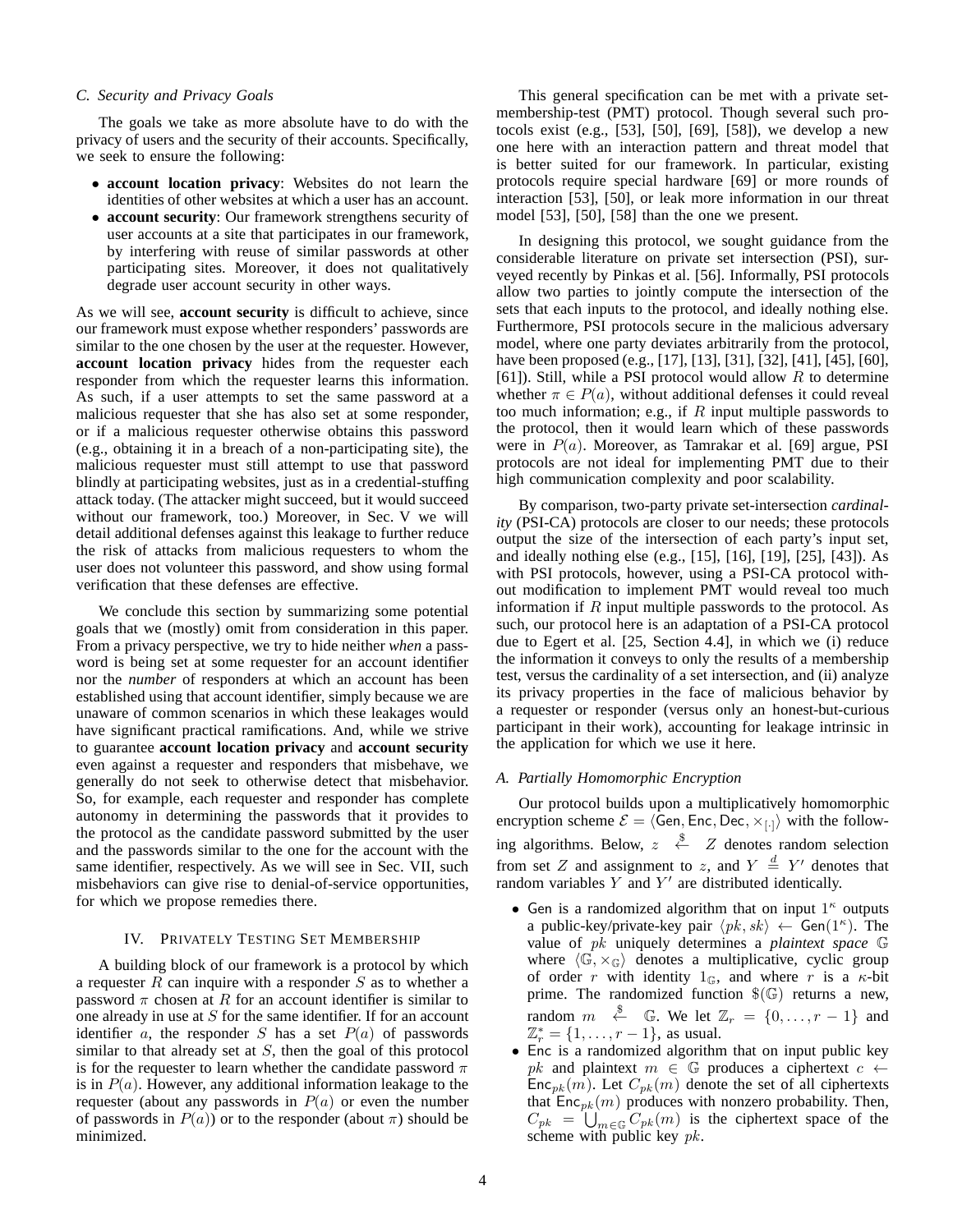<span id="page-4-11"></span><span id="page-4-8"></span><span id="page-4-6"></span><span id="page-4-2"></span><span id="page-4-1"></span>
$$
R(a, \pi, \ell, \langle h_i \rangle_{i \in [k]}) \qquad S(\lbrace P(a') \rbrace_{a' \in A})
$$
\n
$$
r1. \langle pk, sk \rangle \leftarrow Gen(1^{\kappa})
$$
\n
$$
r2. J_R \leftarrow \bigcup_{i \in [k]} \lbrace h_i(\pi) \rbrace
$$
\n
$$
r3. \forall j \in [\ell] : c_j \leftarrow \left\{ Enc_{pk}(\$(\mathbb{G}\text{)}$ if } j \in J_R
$$
\n
$$
m1. \quad \frac{a, pk, \langle h_i \rangle_{i \in [k]}, \langle c_j \rangle_{j \in [\ell]}}{\text{s1. abort if } \exists j \in [\ell] : c_j \notin C_{pk}}
$$
\n
$$
s2. J_S \leftarrow \bigcup_{\pi' \in P(a)} \bigcup_{i \in [k]} \lbrace h_i(\pi') \rbrace
$$
\n
$$
s3. z \stackrel{\$}{\leftarrow} \mathbb{Z}_r^*
$$
\n
$$
s4. \rho \leftarrow \exp_{pk} \left( \left( \prod_{j \in [\ell] \setminus J_S} c_j \right), z \right)
$$
\n
$$
r4. abort if \rho \notin C_{pk}
$$
\n
$$
r5. m \leftarrow Dec_{sk}(\rho)
$$
\n
$$
r6. return (m \stackrel{?}{=} 1_{\mathbb{G}})
$$

<span id="page-4-14"></span><span id="page-4-13"></span><span id="page-4-12"></span><span id="page-4-7"></span><span id="page-4-5"></span><span id="page-4-3"></span>Fig. 1: PMT protocol; see Sec. [IV-B.](#page-4-0) Requester R returns true if password  $\pi$  is similar to another password used at responder S for the same account identifier a, i.e., if  $\pi \in P(a)$ .

- Dec is a deterministic algorithm that on input a private key sk and ciphertext  $c \in C_{pk}(m)$ , for  $m \in \mathbb{G}$  and  $pk$  the public key corresponding to sk, produces  $m \leftarrow \mathsf{Dec}_{sk}(c)$ . If  $c \notin C_{pk}$ , then Dec<sub>sk</sub> $(c)$  returns  $\perp$ .
- $\times_{[-]}$  is a randomized algorithm that on input a public key  $pk$  and ciphertexts  $c_1 \in C_{pk}(m_1)$  and  $c_2 \in C_{pk}(m_2)$ produces a ciphertext  $c \leftarrow c_1 \times_{pk} c_2$  chosen uniformly at random from  $C_{pk}(m_1m_2)$ . If  $c_1 \notin C_{pk}$  or  $c_2 \notin C_{pk}$ , then  $c_1 \times_{pk} c_2$  returns  $\perp$ . We use  $\prod_{pk}$  and  $\exp_{pk}$  to

denote multiplication of a sequence and exponentiation using  $\times_{pk}$ , respectively, i.e.,

$$
\prod_{i=1}^{z} p_k \ c_i \stackrel{d}{=} c_1 \times_{pk} c_2 \times_{pk} \ldots \times_{pk} c_z
$$

$$
\exp_{pk}(c, z) \stackrel{d}{=} \prod_{i=1}^{z} p_k \ c
$$

#### <span id="page-4-0"></span>*B. Protocol Description*

Our protocol is shown in Fig. [1,](#page-4-1) with the actions by the requester R listed on the left (lines  $r1-r6$  $r1-r6$  $r1-r6$ ), those by the responder  $S$  listed on the right ([s1](#page-4-4)-[s4](#page-4-5)), and messages between them in the middle ([m1](#page-4-6)–[m2](#page-4-7)). In Fig. [1](#page-4-1) and below,  $[z]$  for integer  $z > 0$  denotes the set  $\{0, \ldots, z - 1\}.$ 

At a conceptual level, our PMT protocol works as follows. The requester  $R$  takes as input an account identifier  $a$ , the user's chosen password  $\pi$ , a Bloom-filter [\[5\]](#page-13-13) length  $\ell$ , and the hash functions  $\langle h_i \rangle_{i \in [k]}$  for the Bloom filter (i.e., each  $h_i: \{0,1\}^* \to [\ell]$ ). R computes its Bloom filter containing  $\pi$ , specifically a set of indices  $J_R \leftarrow \bigcup_{i \in [k]} \{h_i(\pi)\}\$  (line [r2](#page-4-8)). The responder S receives as input a set  $P(a')$  of passwords similar to the password for each local account  $a' \in A$  (i.e., A is its set of local account identifiers), and upon receiving message [m1](#page-4-6) computes its own  $\ell$ -sized Bloom filter containing  $P(a)$ , i.e., indices  $J_S \leftarrow \bigcup_{\pi' \in P(a)} \bigcup_{i \in [k]} \{h_i(\pi')\}$  (line [s2](#page-4-9)).<sup>[3](#page-4-10)</sup> The protocol should return true to R if  $\pi \in P(a)$ , which for a Bloom filter is indicated by  $J_R \subseteq J_S$  (with some risk of false positives, as will be discussed in Sec. [VI-A2\)](#page-9-1).

<span id="page-4-9"></span><span id="page-4-4"></span>Our protocol equivalently returns a value to  $R$  that indicates whether  $[\ell] \setminus J_S \subseteq [\ell] \setminus J_R$ , where "\" denotes set difference, without exposing  $J_S$  to R or  $J_R$  to S. To do so, the requester R encodes  $J_R$  as ciphertexts  $\langle c_j \rangle_{j \in [\ell]}$  where  $c_j \in C_{pk} (1_{\mathbb{G}})$  if  $j \in [\ell] \setminus J_R$  and  $c_j \in C_{pk}(m)$  for a randomly chosen  $m \stackrel{\$}{\leftarrow} \mathbb{G}$ if  $j \in J_R$  ([r3](#page-4-11)). In this way, when S computes  $\rho$  in line [s4](#page-4-5) i.e., by homomorphically multiplying  $c_j$  for each  $j \in [\ell] \setminus J_S$ and then exponentiating by a random  $z \stackrel{\$}{\leftarrow} \mathbb{Z}_r^*$  ([s3](#page-4-12))— $\rho$  is in  $C_{pk}(1_{\mathbb{G}})$  if  $[\ell] \setminus J_S \subseteq [\ell] \setminus J_R$  and otherwise is almost certainly not in  $C_{pk}(1_G)$ . As such, R returns true, indicating that  $\pi$  is similar to the password set at  $S$  for account  $a$ , if and only if  $Dec_{sk}(\rho) = 1_{\mathbb{G}}$  ([r5](#page-4-13)–[r6](#page-4-3)).

It is important that both  $S$  and  $R$  check the validity of the ciphertexts they receive (lines [s1](#page-4-4) and [r4](#page-4-14), respectively). For  $S$ , implicit in this check is that  $pk$  is a valid public key (i.e., capable of being output by Gen). For our implementation described in Sec. [VI-A,](#page-9-2) these checks are straightforward.

## *C. Security*

We now reason about the security of the protocol of Fig. [1](#page-4-1) against malicious requesters (Sec. [IV-C1\)](#page-4-15) and against malicious responders (Sec. [IV-C2\)](#page-4-16). More specifically, our focus in this section is properties that underlie **account security** as informally described in Sec. [III;](#page-2-0) **account location privacy** will be discussed in Sec. [V.](#page-5-0) Proofs for all propositions in this section can be found in our technical report [\[72\]](#page-14-36).

<span id="page-4-15"></span>*1) Security against malicious requester:* R learns nothing more from executing the protocol in Fig. [1](#page-4-1) besides the result  $m \stackrel{?}{=} 1_G$  in line [r6](#page-4-3) because no other information is encoded in  $\rho$  if the responder follows the protocol (i.e., unconditional security). First, if  $\rho \notin C_{pk}(1_{\mathbb{G}})$  then  $\rho$  is a ciphertext of any  $m \in \mathbb{G} \setminus \{1_{\mathbb{G}}\}$  with equal probability:

<span id="page-4-17"></span>**Proposition 1.** *If the responder follows the protocol, then*  $\mathbb{P}\big(\rho \in C_{pk}(m) \mid \rho \notin C_{pk}(1\widehat{\mathbb{G}})\big) = \frac{1}{r-1}$  for any  $m \in \mathbb{G} \setminus \{1\mathbb{G}\}.$ 

Second, if  $\rho \in C_{pk}(m)$ , it is uniformly distributed in  $C_{pk}(m)$ :

<span id="page-4-18"></span>**Proposition 2.** *If the responder follows the protocol, then*  $\mathbb{P}(\rho = c \mid \rho \in C_{pk}(m)) = \frac{1}{|C_{pk}(m)|}$  for any  $m \in \mathbb{G}$  and any  $c \in C_{pk}(m)$ .

<span id="page-4-16"></span>*2) Security against malicious responder:* The system of which the protocol in Fig. [1](#page-4-1) is a component will typically leak the result of the protocol run to the responder. Specifically, if a run of the protocol is immediately followed by another run of the protocol, then this suggests that the protocol returned true, i.e., that  $\pi \in P(a)$ . We will discuss in Sec. [V-A2](#page-7-1) using extra, "decoy" protocol runs to obscure this leakage. However, for the purposes of this section, we will assume that the result of the protocol is leaked to the responder reliably.

<span id="page-4-10"></span><sup>&</sup>lt;sup>3</sup>This assumes that all of  $P(a)$  will "fit" in an  $\ell$ -sized bloom filter. If not,  $S$  can use any subset of  $P(a)$  it chooses of appropriate size. This will be discussed further in Sec. [VI-A2.](#page-9-1)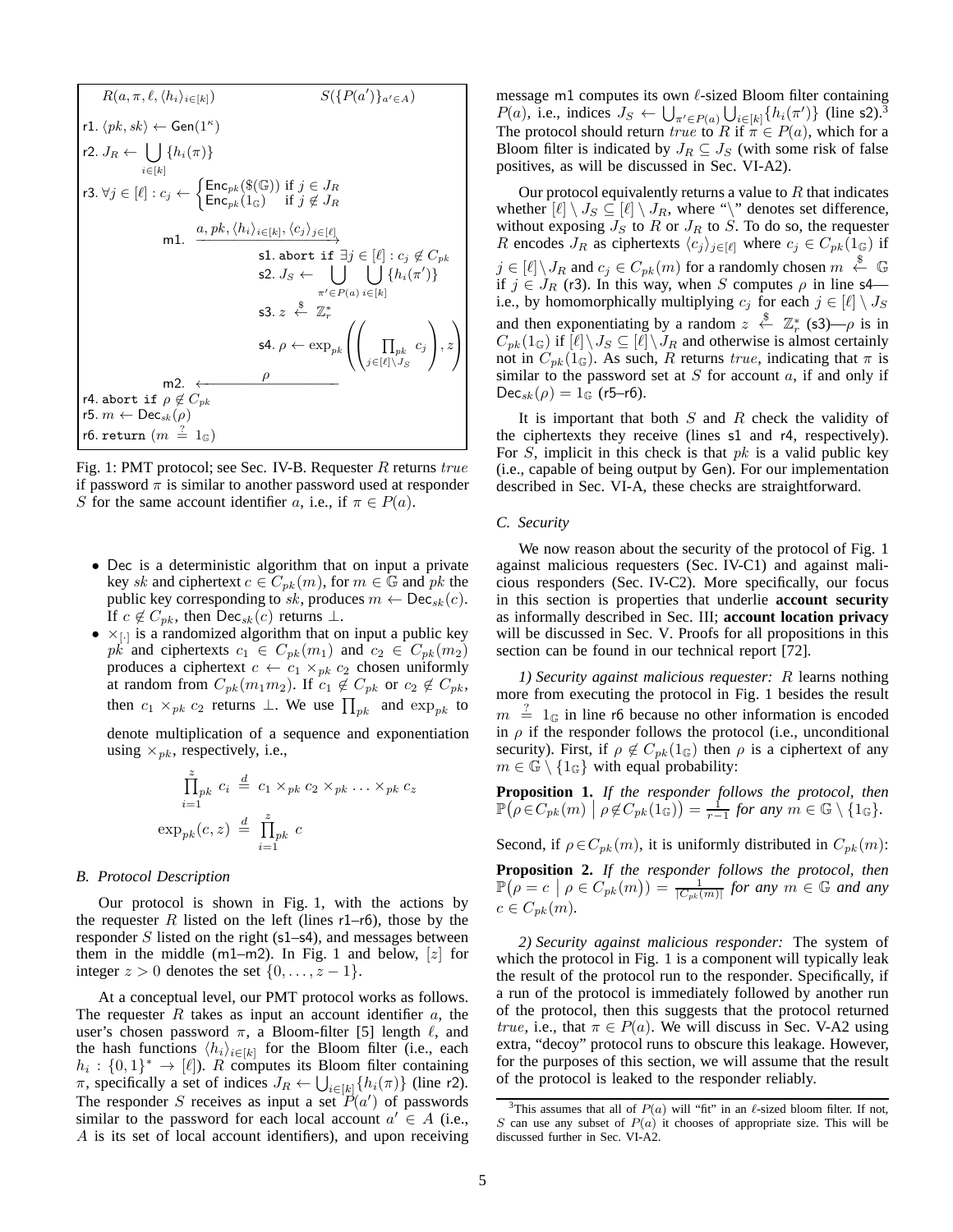The implications of this leakage to the requirements for the encryption scheme  $\mathcal E$  are that the requester serves as an oracle for the responder to learn whether one ciphertext  $\rho$ of its choosing satisfies  $\rho \in C_{pk}(1_{\mathbb{G}})$ . The responder could potentially use this oracle to determine which of the ciphertexts  $\langle c_j \rangle_{j \in [\ell]}$  that it receives in line [m1](#page-4-6) satisfy  $c_j \in C_{pk}(1 \text{G})$  and, in turn, gain information about the password  $\pi$  that the user is trying to set. Indeed, some leakage of this form is unavoidable; e.g., the responder could simply set  $\rho = c_0$  and, in doing so, learn whether  $c_0 \in C_{pk}(1_{\mathbb{G}})$ . Similarly, the responder could set  $\rho = c_0 \times_{pk} c_1$ ; if the protocol returns true, then the responder can conclude that both  $c_0 \in C_{pk}(1 \oplus \mathbb{C})$  and  $c_1 \in C_{pk}(1 \oplus \mathbb{C})$ .

To capture this leakage and the properties of our protocol more formally, we define a responder-adversary  $B$  to be a pair  $B = \langle B_1, B_2 \rangle$  of probabilistic algorithms.  $B_1$  takes as input pk and  $\langle c_j \rangle_{j \in [\ell]}$  and outputs a ciphertext  $\rho$  and a state  $\phi$ <sup>[4](#page-5-1)</sup>  $B_2$  is provided the oracle response (i.e., whether  $\rho \in C_{pk}(1_{\mathbb{G}})$  and the state  $\phi$  and then outputs a set  $J_B \subseteq [\ell]$ . B is said to *succeed* if  $J_B = J_R$ , where  $J_R$  is the set of indices the requester "set" in its Bloom filter by encrypting a random group element (line [r3](#page-4-11)). More specifically, we define experiment  $\text{Expt}_{\mathcal{E}}^S(\langle B_1, B_2 \rangle)$  as follows:

$$
\begin{array}{l} \text { Experiment \;}\mathbf{Expt}_{\mathcal{E}}^{S}(\langle B_1,B_2\rangle): \\ \langle pk, sk\rangle \leftarrow \mathbf{Gen}(1^{\kappa}) \\ J_R \overset{\$}{\leftarrow} \{J\subseteq [\ell]\; |\; |J|=k\} \\ \forall j\in [\ell]: c_j \leftarrow \begin{cases} \mathbf{Enc}_{pk}(\$(\mathbb{G}\text{)}$) \; \text{if} \; j\in J_R \\ \mathbf{Enc}_{pk}(\mathbf{1}_{\mathbb{G}}) \quad \text{if} \; j\not\in J_R \\ \langle \rho, \phi \rangle \leftarrow B_1\left(pk, \langle c_j \rangle_{j\in [\ell]}\right) \end{cases} \\ J_B \leftarrow B_2\left(\phi, \begin{pmatrix} \frac{7}{\ell} \; C_{pk}(\mathbf{1}_{\mathbb{G}}) \end{pmatrix}\right)\right) \\ \text{return } (J_B \overset{?}{=} J_R) \end{array}
$$

Then, we analyze the security of our protocol against responder-adversaries B that run in time polynomial in  $\kappa$  by bounding  $\mathbb{P}\left(\mathbf{Expt}_{\mathcal{E}}^S(B)=\mathit{true}\right)$ .

*ElGamal encryption*: To prove security against a malicious responder, we instantiate the encryption scheme  $\mathcal E$  as ElGamal encryption [\[26\]](#page-14-37), which is implemented as follows.

- Gen( $1^{\kappa}$ ) returns a private key  $sk = \langle u \rangle$  and public key  $pk = \langle g, U \rangle$ , where  $u \leftarrow^{\$} \mathbb{Z}_r$ , g is a generator of the (cyclic) group  $\langle \mathbb{G}, \times_{\mathbb{G}} \rangle$ , and  $U \leftarrow g^u$ . We leave it implicit that the public key  $pk$  and private key  $sk$  must include whatever other information is necessary to specify G, e.g., the elliptic curve on which the members of  $G$  lie.
- Enc<sub> $\langle g, U \rangle$ </sub> $(m)$  returns  $\langle V, W \rangle$  where  $V \leftarrow g^v, v \stackrel{\$}{\leftarrow} \mathbb{Z}_r$ , and  $W \leftarrow mU^v$ .
- Dec<sub> $\langle u \rangle$ </sub> $(\langle V, W \rangle)$  returns  $W V^{-u}$  if  $\{V, W\} \subseteq \mathbb{G}$  and returns ⊥ otherwise.
- $\prod_{\langle g,U\rangle}^{\infty} \langle V_i, W_i \rangle$  returns  $\langle V_1 \dots V_z g^y, W_1 \dots W_z U^y \rangle$  for  $i=1$
- $y \stackrel{\$}{\leftarrow} \mathbb{Z}_r$  if each  $\{V_i, W_i\} \subseteq \mathbb{G}$  and returns  $\perp$  otherwise.  $\langle V_1, W_1 \rangle \times_{\langle g, U \rangle} \langle V_2, W_2 \rangle$  is just the special case  $z = 2$ .

*Generic group model*: We prove the security of our protocol against a responder-adversary  $B$  in the generic group model as presented by Maurer [\[48\]](#page-14-38). The generic group model allows modeling of attacks in which the adversary  $B$  cannot exploit the representation of the group elements used in the cryptographic algorithm. For some problems, such as the discrete logarithm problem on general elliptic curves, generic attacks are currently the best known (though better algorithms exist for curves of particular forms, e.g., [\[22\]](#page-14-39)). Somewhat like the random oracle model [\[9\]](#page-13-14), the generic group model is idealized, and so even an algorithm proven secure in the generic group model can be instantiated with a specific group representation that renders it insecure. Still, and also like the random oracle model, it has been used to provide assurance for the security of designs in numerous previous works; e.g., see Koblitz and Menezes [\[44\]](#page-14-40) for a discussion of this methodology and how its results should be interpreted.

A function  $f : \mathbb{N} \to \mathbb{R}$  is said to be *negligible* if for any positive polynomial  $\phi(\kappa)$ , there is some  $\kappa_0$  such that  $f(\kappa)$  <  $\frac{1}{\phi(\kappa)}$  for all  $\kappa > \kappa_0$ . We denote such a function by  $negl(\kappa)$ .

<span id="page-5-2"></span>**Proposition 3.** *If*  $\mathcal{E}$  *is ElGamal encryption, then in the generic group model,*

$$
\mathbb{P}\left(\mathbf{Expt}_{\mathcal{E}}^S(B) = true\right) \le 2\binom{\ell}{k}^{-1} + negl(\kappa)
$$

*for any responder-adversary* B *that runs in time polynomial in* κ*.*

Our proof of Prop. [3](#page-5-2) (see [\[72\]](#page-14-36)) depends on disclosing to  $B$ the result  $\rho \stackrel{?}{\in} C_{pk}(1 \oplus)$  for only a single  $\rho$  or, in other words, on the use of a new public key  $pk$  per run of the protocol in Fig. [1](#page-4-1) (see line [r1](#page-4-2)). Since for ElGamal, generating a new public key costs about the same as an encryption, reusing a public key saves at most only  $1/(\ell+1)$  of the computational cost for  $R$  in the protocol, and so we have not prioritized evaluating the security of such an optimization.

Prop. [3](#page-5-2) is tight, i.e., there is a generic responder-adversary that achieves its bound (to within a term negligible in  $\kappa$ ). This adversary  $B = \langle B_1, B_2 \rangle$  performs as follows:  $B_1$  outputs, say,  $\rho \leftarrow c_0$  and, upon learning  $\rho \stackrel{?}{\in} C_{pk}(1_G)$ ,  $B_2$  guesses  $J_B$  to be a k-element subset of [ $\ell$ ] where  $0 \in J_B$  iff  $\rho \notin C_{pk}(1 \oplus)$ . Once G is instantiated in practice, security rests on the *assumption* that no responder-adversary can do better, i.e., that given the decisional Diffie-Hellman (DDH) instances  $\langle c_j \rangle_{j \in [\ell]}$  for public key  $\langle g, U \rangle$ , no adversary can create a single DDH instance  $\rho$ for which the answer enables it to solve the instances  $\langle c_i \rangle_{i \in [\ell]}$ with probability better than that given in Prop. [3.](#page-5-2) Informally, Prop. [3](#page-5-2) says that any such adversary would need to leverage the representation of G to do so.

## V. INTERFERING WITH PASSWORD REUSE

<span id="page-5-0"></span>In this section, we propose a password reuse detection framework based on the PMT protocol proposed in Sec. [IV.](#page-3-0)

# <span id="page-5-3"></span>*A. Design*

Our password reuse detection framework enables a requester  $R$  to inquire with multiple responders as to whether the password  $\pi$  chosen by a user for the account at R with identifier  $a$  is similar to another password already set for  $a$ 

<span id="page-5-1"></span><sup>&</sup>lt;sup>4</sup>We elide the other values in message [m1](#page-4-6) from the input to  $B_1$  only because they do not contribute the security of the protocol.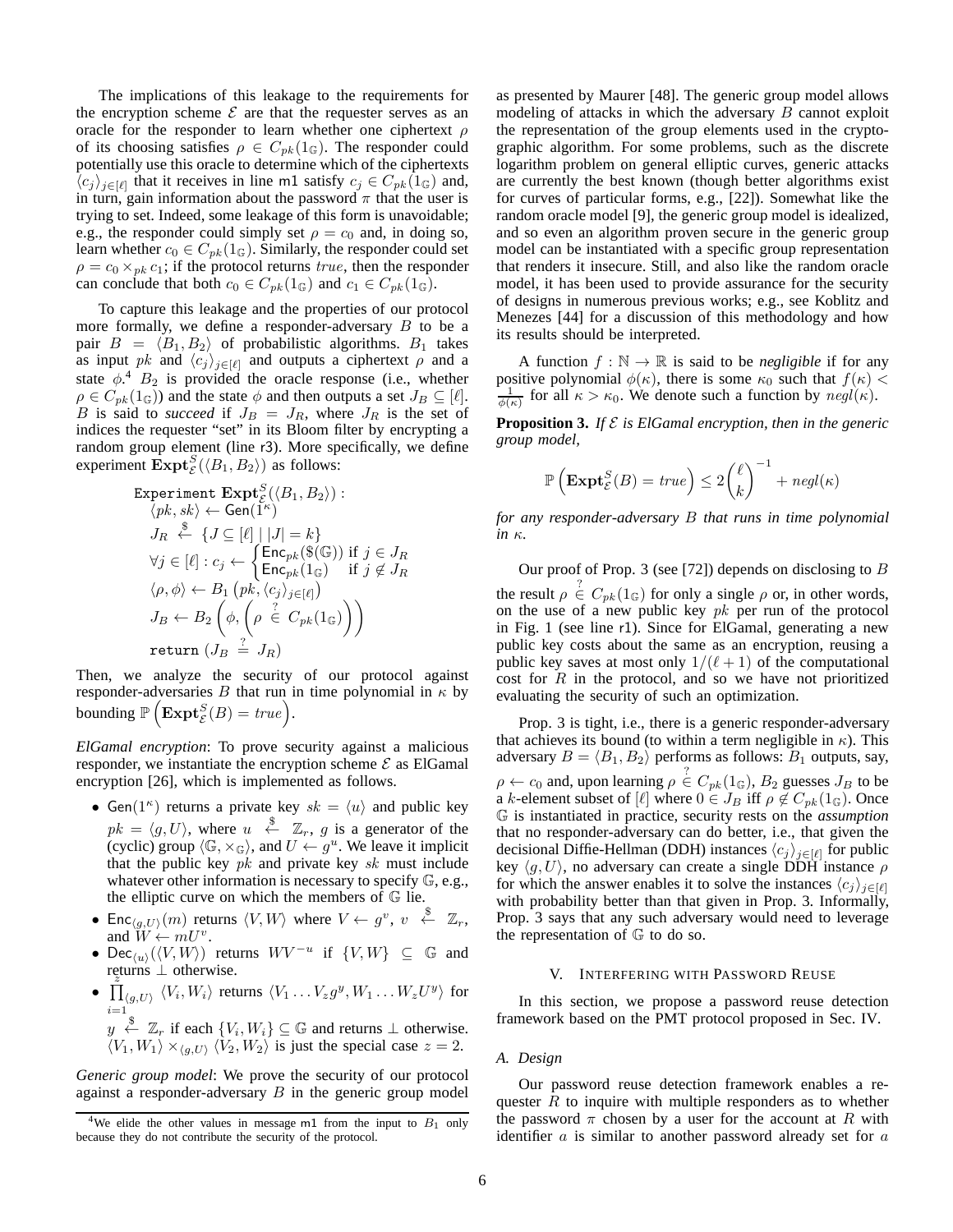at some responder. The requester does so with the help of a *directory*, which is a (possibly replicated) server that provides a front-end to requesters for this purpose. The directory stores, per identifier a, a list of addresses (possibly pseudonymous addresses, as we will discuss below) of websites at which a has been used to set up an account. We stress that the directory does *not* handle or observe passwords in our framework.

The requesters and responders need not trust each other in our framework, and employ the protocol described in Sec. [IV](#page-3-0) to interact via the directory. More specifically, a user of the requester  $R$  selects a password  $\pi$  for her account with identifier a, and submits  $\pi$  to R. R sends the message in line [m1](#page-4-6) of Fig. [1](#page-4-1) to the directory, which it forwards to some subset of m responders, out of the  $M_a$  total registered as having accounts associated with  $a$  at the directory. (How it selects  $m$  is discussed in Sec. [VI-C.](#page-11-0)) The response from responder  $S_i$  is denoted [m2](#page-4-7)<sub>i</sub> in Fig. [2.](#page-6-1) Once the directory collects these responses, it forwards them back to  $R$ , after permuting them randomly to prevent  $R$  from knowing which responder returned which result (see Sec. [V-A1\)](#page-6-0).  $R$  then processes each as in lines [r4](#page-4-14)–[r6](#page-4-3); any of these results that are true indicates that some responder that was queried has a password similar to  $\pi$  set for account a. If any are true, then the requester (presumably) rejects  $\pi$  and asks the user to select a different password (perhaps with guidance to help her choose one that is likely to not be used elsewhere).

<span id="page-6-1"></span>

Fig. 2: Password reuse detection framework based on the PMT protocol introduced in Sec. [IV.](#page-3-0)

There are some additional operations needed to support the framework, as well.

- *Directory entry addition*: After a new account is set up, the requester sends its address (discussed below) to the directory to be stored with the account identifier a.
- *Directory entry deletion*: When an account a on a web server (responder) is no longer used, the responder can optionally update the directory to remove the responder's address associated with a.
- *Password change*: When a user tries to change the password of an account, the web server should launch the protocol (as a requester) before the new password is accepted to replace the old.

The requester can communicate with the directory normally (e.g., using TLS over TCP/IP), trusting the directory to mask its identity from each responder to implement **account location privacy** (in which case, the directory behaves as an anonymizing proxy, cf., [\[7\]](#page-13-15), [\[33\]](#page-14-41)). Or, if the requester does not trust the directory to hide its identity, then it can communicate with the directory using an anonymizing protocol such as Tor [\(https://www.torproject.org/,](https://www.torproject.org/) [\[23\]](#page-14-42)). Similarly, each responder address registered at the directory can be a regular TCP/IP endpoint, if it trusts the directory to hide its identity from others, or an anonymous server address such as a Tor hiddenservice address [\[23\]](#page-14-42) if it does not. In the latter case, the responder should register a distinct anonymous server address at the directory per account identifier  $a$ , to prevent identifying the responder by the number of accounts it hosts.

While each website could choose individually whether to trust the directory to hide its identity from others, we will evaluate the performance of our system only when either all websites trust the directory in this sense or none do. We refer to these models in the rest of the paper as the *TALP-directory* model (short for "trusted for **account location privacy**") and the *UALP-directory* model ("untrusted for **account location privacy**"), respectively. We believe that the TALP-directory model would be especially well-suited for deployment by a large cloud operator to serve its tenants, since these tenants already must trust the cloud operator.

Our framework is agnostic to the method by which each responder generates the set  $P(a)$  of similar passwords for an account a. We envision it doing so by leveraging existing password guessers (e.g., [\[14\]](#page-13-2), [\[70\]](#page-14-4), [\[71\]](#page-14-43), [\[75\]](#page-14-44)), seeded with the actual password for the account. In addition, if, say, Google observes a user  $a$  set the password google123, it could add twitter123 and facebook123 to  $P(a)$ . So as to eliminate the need to store trivial variations of passwords in  $P(a)$  and so reduce its size, the responder could reduce all such variants to a single canonical form, e.g., by translating all capital letters to lowercase, provided that requesters know to do the same.

<span id="page-6-0"></span>*1) Security for each responder:* The responder need not retain the elements of  $P(a)$  explicitly, but instead should store in  $P(a)$  only the hash of each similar password, using a timeconsuming cryptographic hash function H, making  $P(a)$  more costly to exploit if the site is breached [\[66\]](#page-14-45). In particular, this hash function need not be the same as that used to hash the real password during normal login, and so can be considerably more time-consuming. In addition,  $H$  can be salted with a salt computed deterministically from user identifier a, so that the salts for  $\alpha$  used at different sites are identical. Going further, the responder could proactively generate the set  $J<sub>S</sub>$  when the password for a is set at S, and dispense of  $P(a)$  altogether. However, this precomputation would require the Bloom filter size  $\ell$  and hash functions  $\langle h_i \rangle_{i \in [k]}$  to be fixed and known to the responder in advance.

*Protecting*  $J_S$  *from disclosure*: As shown in Sec. [IV-C1,](#page-4-15) the only information leaked to the requester is the result of the protocol in Fig. [1,](#page-4-1) i.e.,  $\rho \in C_{pk}(1_G)$ , regardless of the behavior of the requester (Props. [1](#page-4-17)[–2\)](#page-4-18). Still, however, this information can erode the security of  $J<sub>S</sub>$  over multiple queries. For example, if a malicious requester sets  $c_j \leftarrow \text{Enc}_{pk}(m)$  where  $m \neq 1_G$  for one Bloom-filter index j and  $c_{j'} \leftarrow \text{Enc}_{pk}(1_G)$  for  $j' \neq j$ , then the result of  $\rho \stackrel{?}{\in} C_{pk}(1_{\mathbb{G}})$  reveals whether  $j \in J_S$ . After  $\ell$  such queries, the requester can learn the entirety of  $J<sub>S</sub>$ and then search for the items stored in the Bloom filter offline.

Our framework mitigates this leakage using three mechanisms. First, each responder serves only PMT queries forwarded through the directory, i.e., by authenticating requests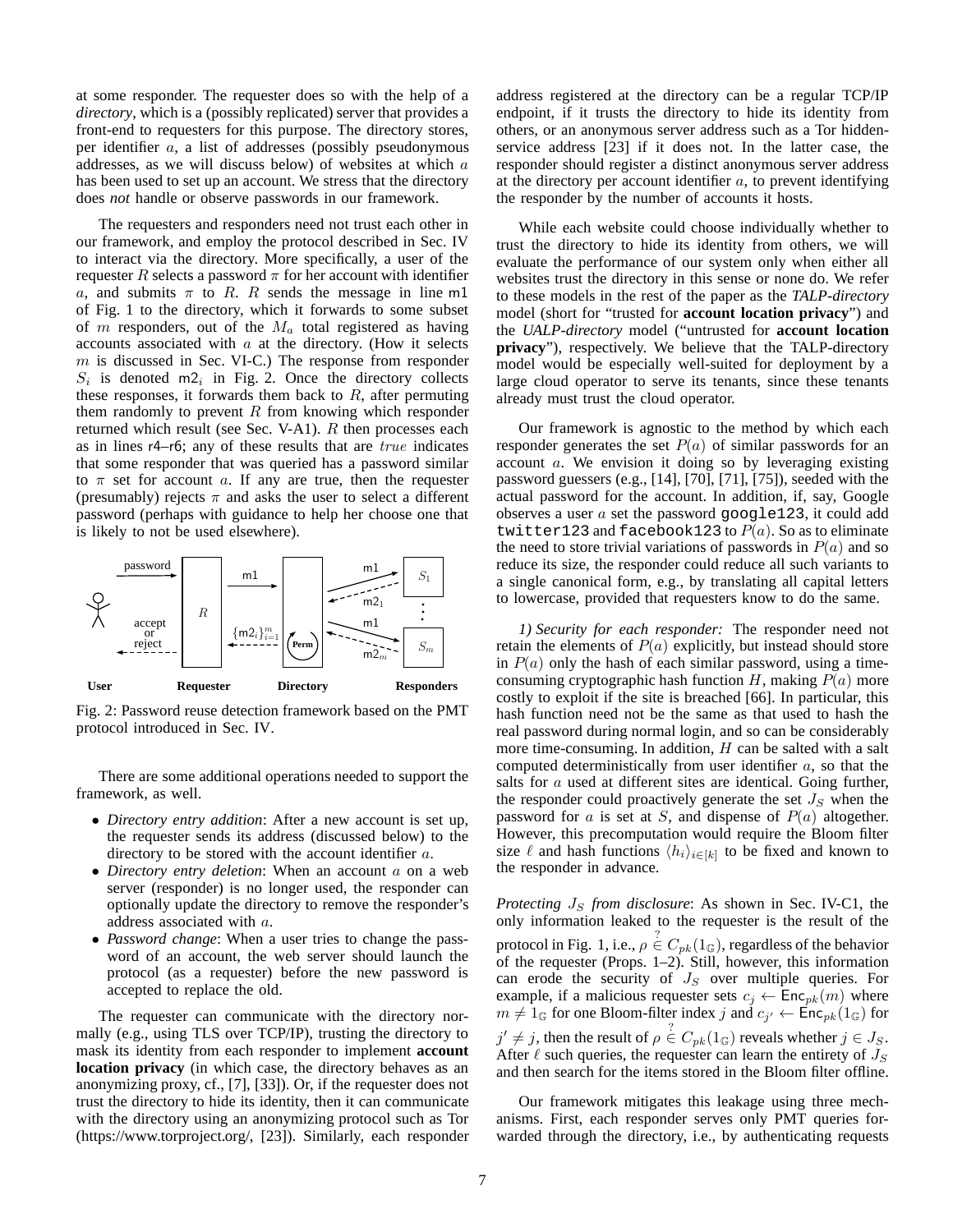as coming from the directory. This step is important for the following two mitigations to work.

Second, the directory randomly permutes the  $m_2$  messages received from responders before returning them to the requester, thereby eliminating any indication (by timing or order) of the responder  $S_i$  from which each [m2](#page-4-7)<sub>i</sub> was returned. This largely eliminates the information that a malicious requester can glean from multiple PMT queries. In particular, the method above reveals nothing to the requester except the number of queried responders  $S_i$  for which  $j \in J_{S_i}$ , but not the responders for which this is true.

Third, we involve the user to restrict the number of PMT queries that any requester can make. Assuming  $\alpha$  is an email address or can be associated with one at the directory, the directory emails the user upon being contacted by a requester, to confirm that she is trying to (re)set her password at that website.<sup>[5](#page-7-2)</sup> This email could be presented to the user much like an account setup confirmation email today, containing a URL at the directory that user clicks to confirm her attempt to (re)set her password. The directory simply holds message [m1](#page-4-6) until receiving this confirmation, discarding the message if it times out. (Presumably the requester website would alert the user to check her inbox for this confirmation email.) To avoid requiring the user to confirm multiple attempts to set a password at the requester and so multiple runs of the protocol in Fig. [1](#page-4-1) (which should occur only if the user is still not using a password manager), the directory could allow one such confirmation to permit queries from this requester for a short window of time, at the risk of allowing a few extra queries if the requester is malicious. However, except during this window, requester queries will be dropped by the directory.

Leveraging the directory to permute PMT responses and limit PMT queries requires that we place trust in the directory to do so. If desired, this trust can be mitigated by replicating the directory using Byzantine fault-tolerance methods to overcome misbehavior by individual replicas. Ensuring that only user-approved PMTs are allowed can be implemented using classic BFT state-machine replication, for which increasingly practical frameworks exist (e.g., [\[4\]](#page-13-16), [\[11\]](#page-13-17)). Permuting PMT responses in a way that hides which  $S_i$  returned each [m2](#page-4-7)<sub>i</sub> even from  $f$  corrupt directory replicas can be achieved by simply having  $f+1$  replicas permute and re-randomize the [m2](#page-4-7)<sub>i</sub> messages in sequence before returning them to the requester.

*Limiting utility of a*  $J<sub>S</sub>$  *disclosure*: The risk that the adversary finds the password for user  $a$  at responder  $S$ , even with  $J<sub>S</sub>$ , is small if the user leveraged a state-of-the-art password manager to generate a password that resists even an offline dictionary attack. Even if the user is not already using a password manager, obtaining the account password using this attack should again be expensive if the cryptographic hash function  $H$  is costly to compute. Moreover, the attacker can utilize a guessed account password only if it can determine the responder  $S$  at which it is set for account  $a$ , with which **account location privacy** interferes.

Still, to counter any remaining risk in case the attacker finds  $J<sub>S</sub>$ , we advocate that S form its set  $P(a)$  to include *honey passwords* [\[6\]](#page-13-6), [\[40\]](#page-14-18), [\[27\]](#page-14-19). That is, when the password is set (or reset) at a website for account  $a$ , the website chooses a collection of d honey passwords  $\hat{\pi}^1, \dots, \hat{\pi}^d$ , as well, via a state-of-the-art method of doing so. It then generates a *cluster* of similar passwords for each of the  $d+1$  passwords we denote the cluster for the real password  $\pi$  by  $\Psi(\pi)$ and the honey-password clusters by  $\Psi(\hat{\pi}^1), \dots, \Psi(\hat{\pi}^d)$ —with each cluster being the same size  $\psi$ . Then, it sets the similar passwords for account  $a$  to be the union of these clusters, i.e.,  $P(a) = \Psi(\pi) \cup \left( \bigcup_{j=1}^d \Psi(\hat{\pi}^j) \right).$ 

In this way, even if the attacker learns the entire contents of  $J_S$  for a responder S, the set  $J_S$  will contain at least  $d + 1$  passwords that appear to be roughly equally likely. If any password in a honey-password cluster is then used in an attempt to log into the account, the website can lock the account and force the user to reset her password after authenticating via a fallback method. The main cost of using honey passwords is a linear-in-d growth in the size of  $P(a)$ , which reduces the cluster size  $\psi$  that can be accommodated by the Bloom-filter size  $\ell$  (which is determined by the requester). We will show in Sec. [VI-C,](#page-11-0) however, that this cost has little impact on interfering with password reuse.

<span id="page-7-1"></span>*2) Security for the requester:* Security for the requester is more straightforward, given Prop. [3](#page-5-2) that proves the privacy of  $J_R$  against a malicious responder (and from the directory) in the generic group model. Moreover, the requester's identity is hidden from responders either by the directory (in the TALPdirectory model) or because the requester contacts the directory anonymously (in the UALP-directory model).

As discussed in Sec. [IV-C2](#page-4-16) and accounted for in Prop. [3,](#page-5-2) responders (and the directory) learn the outcome of the protocol, since they see if the requester runs the protocol again. That is, a true result will presumably cause the requester to reject the password and ask the user for another, with which it repeats the protocol. However, because the password is different in each run (which the requester should enforce), the information leaked to responders does not accumulate over these multiple runs. And, the responders learn only that *at least one* response resulted in *true*, not how many or which responders' did so.

Still, if the information leaked by the *false* result for the password  $\pi$  finally accepted at the requester is of concern, it is possible to obfuscate even this information to an extent, at extra expense. To do so, the requester follows the acceptance of  $\pi$  with a number of "decoy" protocol runs (e.g., each using a randomly chosen  $J_R$  set of size k), as if the run on  $\pi$  had returned true. The user need not be delayed while each decoy run is conducted. That said, because decoy runs add overhead and because the responder is limited to learn information about  $\pi$  in only a single protocol run (and to learn a limited amount, per Prop. [3\)](#page-5-2), we do not consider decoys further here.

## <span id="page-7-0"></span>*B. Analysis via Probabilistic Model Checking*

Probabilistic model checking is a formal method to analyze probabilistic behaviors in a system. In this section, we evaluate the security of our framework against a malicious requester using Storm, a probabilistic model checker [\[20\]](#page-13-18).

<span id="page-7-2"></span><sup>5</sup>The user can check that the confirmation email pertains to the site at which she is (re)setting her password if the site generates a nonce that it both displays to the user and passes to the directory to include in the confirmation email. The email should instruct the user to confirm this password (re)set only if the nonce displayed by the website matches that received in the email.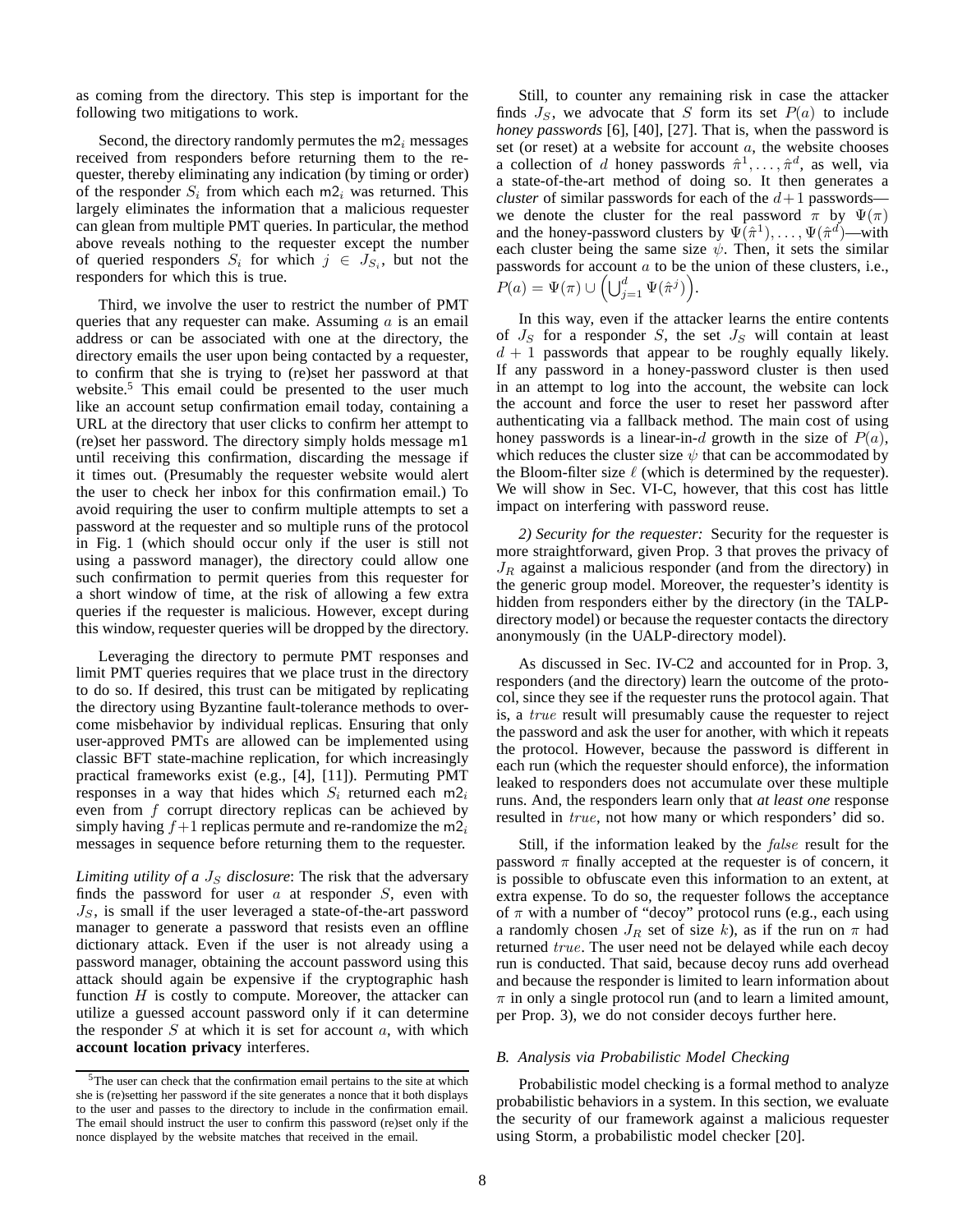Storm supports analysis of a Markov decision process (MDP), by which we model the attacker targeting a specific account a. That is, we specify the adversary as a set of *states* and possible *actions*. When in a state, the attacker can choose from among these actions nondeterministically; the chosen action determines a probability distribution on the state to which the attacker then transitions. These state transitions satisfy the *Markov property*: informally, the probability of next transitioning to a specific state depends only on the current state and the attacker's chosen action. Storm exhaustively searches all decisions an attacker can make to maximize the probability of the attacker succeeding in its goal. Here, we define this goal to be gaining access to account  $a$  on any responder, and so Storm calculates the probability of the attacker doing so under an optimal strategy.

As is common in formal treatments of password guessing (e.g., [\[42\]](#page-14-46)), we parameterize the attacker with a password *dictionary* of a specified size, from which a's password  $\pi_i$ at each responder  $S_i$  is chosen independently and uniformly at random. The base-2 logarithm of this size represents the entropy of the password. We then vary the size of this dictionary to model the attacker's knowledge about  $a$ 's password choices at responders. We further presume that the similar-password set  $P_i(a)$  at each responder  $S_i$  is contained in this dictionary (or equivalently we reduce  $P_i(a)$  to the subset that falls into the dictionary). For simplicity, we assume that the clusters  $\Psi(\pi_i), \Psi(\hat{\pi}_i^1), \dots, \Psi(\hat{\pi}_i^d)$  that comprise  $P_i(a)$  are mutually disjoint and disjoint across responders; so,  $\left|\bigcup_{i=1}^{m} P_i(a)\right| =$  $\sum_{i=1}^{m} |P_i(a)| = m(d+1)\psi$  where  $\psi$  is the size of each cluster. Below, we denote by  $Sim = \bigcup_{i=1}^{m} P_i(a)$  the union of all similar-password sets constructed by responders.

The attacker is limited by two parameters. First, we presume that each responder limits the number of consecutive failed logins per account before the account locks, as is typical and recommended (e.g., [\[36\]](#page-14-16)); we call this number the *login budget* and denote it ζ. Second, our framework limits the PMT queries on  $a$ 's accounts to those approved by user  $a$  when she is (re)setting her password (see Sec. [V-A1\)](#page-6-0); we model this restriction as a *PMT budget*. The login budget is per responder, whereas the PMT budget is a global constraint.

We also permit the adversary advantages that he might not have in practice. First, he knows the full set of responders, so he can attempt to log into any of them, and the login budget at each. Second, if he receives a positive response to a PMT query with password  $\pi'$ , then the cluster containing  $\pi'$ becomes completely known to him. That is, if  $\pi' \in \Psi(\pi_i)$  for the actual account-a password  $\pi_i$  at  $S_i$ , then  $\Psi(\pi_i)$  is added to the adversary's set of identified clusters, and if  $\pi' \in \Psi(\hat{\pi}_i^j)$  for a honey password  $\hat{\pi}_i^j$  at  $S_i$ , then  $\Psi(\hat{\pi}_i^j)$  is added to that set. Critically, however, he learns neither whether the new cluster is the cluster of a real password or a honey password, nor the responder  $S_i$  at which the cluster was chosen; both of these remain hidden in our design. Third, each failed login attempt at  $S_i$  provides the adversary complete information about the attempted password  $\pi'$ , specifically if it is in a honey-password cluster  $(\pi' \in \bigcup_{j=1}^d \Psi(\hat{\pi}_i^j))$  or simply incorrect  $(\pi' \neq \pi_i)$ .

*1) Model Description:* A state in our model is defined to include the following items of information: previous adversary PMT queries and their results; the number of PMT queries that remain available to the attacker; the password clusters whose existence in *Sim* has been confirmed by the adversary via PMTs, to which we refer as the *confirmed* clusters; and per website, the previous adversary login attempts, their results, and the number of login queries remaining at that website.

<span id="page-8-0"></span>

Fig. 3: Abstract MDP automaton for attacker interaction with  $S_i$ .  $\pi_i$  is the correct account password;  $\hat{\pi}_i^1, \ldots, \hat{\pi}_i^d$  are its honey passwords; π ′ is an attacker's password guess. Probabilities are conditioned on attacker knowledge gained so far.

Fig. [3](#page-8-0) shows an automaton that represents the attacker interacting with one website  $S_i$ . The entire model includes multiple such automata, one per website, and the adversary can switch among these automata at each step. Actions and states shown in Fig. [3](#page-8-0) represent sets of actions and states in the actual automaton. For example, when the adversary tries to login by submitting a password to the login interface of the website, the password could be chosen from a "confirmed" cluster list or not, which is determined by the adversary. Though these are separate actions in our model, we let ACTION 2 serve as an abbreviation for all such actions in Fig. [3,](#page-8-0) to simplify the figure. Similarly, a state shown in Fig. [3](#page-8-0) represents all states resulting from the same query response but that differ based on the state variables described above. Final states (for interacting with  $S_i$ ) are indicated by double circles.

If the adversary enters STATE 5 for a website or uses up its login budget for a website, he must switch to another website to continue attacking. The adversary wins if he enters STATE 4 on any one of the websites, while he loses if he uses up the login budget or triggers account locked-down on all websites.

*2) Results:* The model-checking results, and in particular the impact of various parameters on those results, are summarized in Fig. [4.](#page-9-3) This figure plots the attacker's success probability, under an optimal strategy, as a function of the password entropy. The leftmost data point in each graph pertains to a dictionary size equal to  $|Sim| = m(d+1)\psi$ , which is the minimum dictionary size consistent with our model. This minimum dictionary size—representing a large amount of attacker knowledge about the dictionary from which the user chooses her password—is the reason why the attacker succeeds with such high probability. Each graph shows four curves, corresponding to PMT budgets of 0, 3, 6, and 9. The PMT budget of 0 provides a baseline curve that shows the security of each configuration in the absence of our design (though in the optimistic case where user  $a$  nevertheless chose different passwords at each website).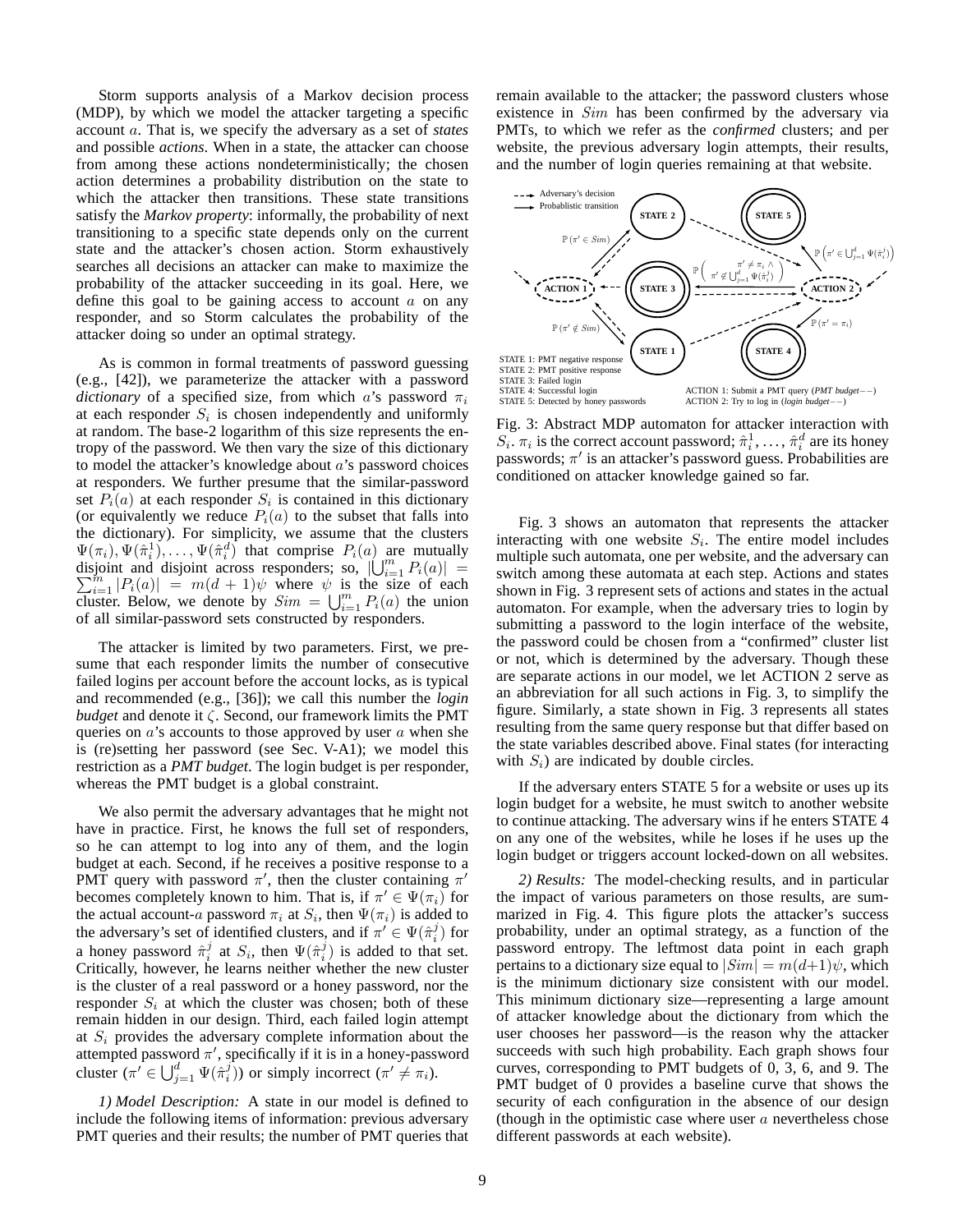<span id="page-9-3"></span>

Fig. 4: Maximum probability with which attacker logs into account at some responder, as a function of password entropy. Subfigures show different settings for the number  $m$  of responders queried, the login budget  $\zeta$ , and the cluster size  $\psi$ . The number of honey-password clusters is  $d = 4$ . All subfigures have the same axes.

<span id="page-9-4"></span>

Fig. 5: Maximum probability with which attacker logs into account at some responder, as a function of password entropy, where  $m = 12$ ,  $\zeta = 9$ ,  $\psi = 4$ , and  $d = 4$ .

Fig. [4a](#page-9-3) shows a baseline with small parameters; the other subgraphs show the effect of increasing one parameter at a time. Fig. [4b](#page-9-3) and Fig. [4c](#page-9-3) show the impacts of increasing the per-website login budget  $\zeta$  and the number m of responders queried in each PMT, respectively, which both increase the attacker's probability of success somewhat. Fig. [4d](#page-9-3) shows that increasing the size  $\psi$  of each password (including honeypassword) cluster suppresses the success probability.

These graphs show that while growing the PMT budget increases the attacker's probability of success, the amount by which it does so is modest and diminishes as the password entropy grows. Fig. [5](#page-9-4) shows somewhat more realistic parameters (though we were limited in growing these calculations to truly realistic sizes by the computational expense of doing so). As shown there, any attacker advantage gained by up to 9 PMT queries all but disappears with a dictionary of size only  $2^{14}$ .

## <span id="page-9-2"></span><span id="page-9-0"></span>VI. EVALUATION AND PARAMETER OPTIMIZATION

## *A. Implementation*

We built a prototype of our framework to evaluate its performance and scalability, and to inform its parameterization (see Sec. [VI-C\)](#page-11-0). We realized the cryptographic parts of our protocol in C and other parts using Go.

*1) Cryptography:* We used the ElGamal cryptosystem in an elliptic-curve group (EC-ElGamal) as the multiplicatively homomorphic scheme  $\mathcal E$  in Fig. [1.](#page-4-1) We realized all cryptographic operations using MIRACL [\(https://github.com/miracl/](https://github.com/miracl/MIRACL) [MIRACL\)](https://github.com/miracl/MIRACL). Our implementation includes four standardized elliptic curves: secp160r1, secp192r1 (NIST P-192), secp224r1 (NIST P-224) and secp256r1 (NIST P-256) [\[10\]](#page-13-19), [\[29\]](#page-14-47). Ellipticcurve cryptosystems based on these curves can provide security roughly equivalent to RSA with key lengths of 1024, 1536, 2048 and 3072 bits, respectively. The generator  $g$  used with each curve has a cofactor of 1 [\[10\]](#page-13-19), so that the group includes all curve points. This allows the requester and responders to check the validity of ciphertexts (i.e., lines [s1](#page-4-4) and [r4](#page-4-14) in Fig. [1\)](#page-4-1) by checking if each ciphertext component is a valid point on the elliptic curve (or the point at infinity).

To make messages shorter and save bandwidth, we enable *point compression* in our implementation. Point compression (e.g., [\[38,](#page-14-48) Section A.9.6]) is a technique that compresses each elliptic-curve point to half its original size by using only  $y \mod 2$  in place of its  $y$  coordinate value. Correspondingly, *point decompression* reconstructs the point by recovering the y coordinate based on the x coordinate and y mod 2.

<span id="page-9-1"></span>*2) Bloom filters:* A Bloom filter has a false positive rate of  $\approx (1-e^{-k\cdot\frac{n}{\ell}})^k$  where  $n=|P(a)|$  denotes the number elements to be inserted into the Bloom filter by the responder,  $\ell$  denotes the length of the Bloom filter and  $k$  denotes the number of hash functions (e.g., see [\[51,](#page-14-49) pp. 109–110]). As such, the number of hash functions that minimizes false positives is  $k_{\text{opt}} = \frac{\ell}{n} \cdot \ln 2$ and in this case, the minimized false positive rate is  $2^{-k_{\text{opt}}} =$  $2^{-\frac{\ell}{n}\cdot \ln 2} \approx (0.6185)^{\frac{\ell}{n}}$ . In our framework, k and  $\ell$  are decided by the requester, while  $n$  is determined by each responder with the knowledge of k and  $\ell$  received from the requester. In our implementation, the requester chooses  $k = 20$  by default, and so each responder then generates a set  $P(\alpha)$  of size  $n \leq \frac{\ell}{k} \cdot \ln 2$ to ensure a false positive rate of  $\approx 2^{-20}$ .

<span id="page-9-5"></span>*3) Precomputation:* We use precomputation to optimize the creation of ciphertexts  $c_i$  by the requester in our protocol. Specifically, the requester precomputes private key  $u$ , public key U, and values  $\{V_j\}_{j\in[\ell]}$  and  $\{W_j\}_{j\in[\ell]}$ , where each  $\langle U, V_j, W_j \rangle$  is a valid Diffie-Hellman triple, i.e.,  $\langle V_j, W_j \rangle \in$  $C_{\langle q,U\rangle}(1_{\mathbb{G}})$ . To create a ciphertext  $c_j$  of a different group element  $m \neq 1_{\mathbb{G}}$ , the requester need only multiply  $W_i$  by  $m$ ; thus, line [r3](#page-4-11) is completed in at most one multiplication per  $j \in [\ell]$ . In practice, this precomputation could begin once the user enters the account registration web page and continue during idle periods until a password is successfully set.

# <span id="page-9-6"></span>*B. Response Time*

In this section, we evaluate the response time of our prototype system as seen by the requester (and in the absence of any user interaction, such as that described in Sec. [V-A1\)](#page-6-0), with two goals in mind. First, we want to systematically measure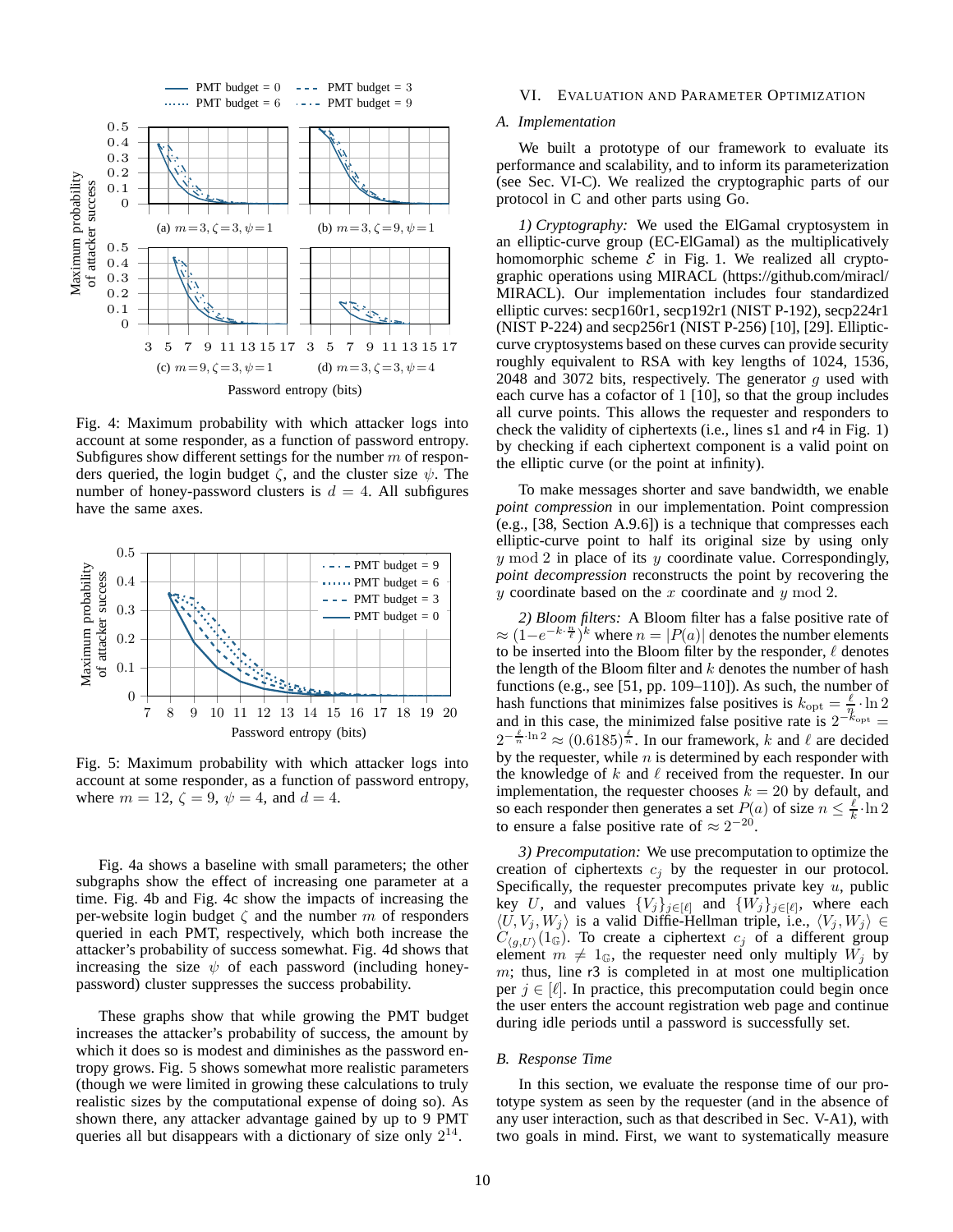the effects of various parameter settings on our prototype implementation, to inform the selection of these parameters through an optimization process discussed in Sec. [VI-C.](#page-11-0) We mainly explore two different parameters of our framework: The maximum number of similar passwords  $n = |P(a)|$  per responder (as determined by setting the Bloom filter size  $\ell = \lceil \frac{20n}{\ln 2} \rceil$  in the protocol), and the number m of responders. The second main goal of our experiments here is to compare the performance of our prototype with and without leveraging Tor for implementing **account location privacy**, i.e., the UALP-directory and TALP-directory models, respectively. In doing so, we hope to shed light on the performance costs of adopting a more pessimistic trust model in which the directory is not trusted to hide the websites where each account identifier a has been used to register an account.

*1) Experimental setup:* In our evaluations, we set up one requester, one directory, and up to 128 responders, spread across six machines located in our department. The requester and the directory ran on separate machines with the same specification:  $2.67\text{GHz} \times 8$  physical cores, 72GiB RAM, Ubuntu  $14.04 \times 86$  64. The (up to) 128 responders were split evenly across four other, identical machines:  $2.3\text{GHz} \times 32$ physical cores with hyper-threading enabled (and so 64 logical cores), 128GiB RAM, Ubuntu 16.04 x86 64. Each of the responders sharing one machine was limited to two logical cores, and had its own exclusive data files, processes, and network sockets. The six machines were on the same 1Gb/s network. Thus, while our results might be pessimistic due to resource sharing among responders, they might also be somewhat optimistic in our TALP-directory experiments due to leveraging LAN communication. (The UALP-directory case is discussed further below.)

Parameters were set to the following defaults unless otherwise specified:  $m = 64$ , and elliptic-curve key length of 192 bits. In particular,  $m = 64$  is conservative based on recent studies. For example, a 2017 study with 154 participants found that users have a mean of 26.3 password-protected web accounts [\[54\]](#page-14-3), which is quite consistent with other studies (e.g., [\[30\]](#page-14-50), [\[67\]](#page-14-51)).

Because the public Tor network is badly under-provisioned for its level of use and so its performance varies significantly over time, in our tests for the UALP-directory model, we utilized a private Tor network with nodes distributed across North America and Europe. Our private Tor network consisted of three Tor authorities, eight normal onion routers, and two special onion routers. The eight normal onion routers were running on eight different Amazon EC2 (m4.large) instances, one located in each of the eight Amazon AWS regions in North America and Europe. Among these onion routers, three were also running as Tor authorities, with one in Europe, one in U.S. West, and the other in U.S. East. Two special onion routers were running on the machine in our department hosting the directory; one ("Exit" in Fig. [6\)](#page-10-0) exclusively served as the exit node of Tor circuits from requesters, and the other ("RP" in Fig. [6\)](#page-10-0) served exclusively as the "rendezvous point" picked by the directory to communicate with Tor hidden services, i.e., the responders. As shown in Fig. [6,](#page-10-0) each circuit included two more onion routers ("OR" in Fig. [6\)](#page-10-0) chosen at random from among the eight normal onion routers already described.

All datapoints reported in the graphs below are averaged

<span id="page-10-0"></span>

Fig. 6: Topology of our UALP-directory experimental setup

<span id="page-10-1"></span>

Fig. 7: Response time for various n and  $m$ 

from 50 executions. Relative standard deviations, denoted  $\chi$ , are reported in figure captions.

*2) Results:* A measure of primary concern for our framework is the response time witnessed by the requester, since this delay will be imposed on the user experience while setting her password. Fig. [7a](#page-10-1) shows the response time in the TALP-directory model, where the requester connects directly to the directory and the directory connects directly with each responder. In contrast, Fig. [7b](#page-10-1) shows the response time in the UALP-directory model, and so connections are performed through Tor. Precomputation costs (see Sec. [VI-A3\)](#page-9-5) are not included in Fig. [7,](#page-10-1) as these costs are expected to be borne off the critical path of interacting with the user. Tor circuit setup times are amortized over the 50 runs contributing to each datapoint in Fig. [7b.](#page-10-1) In practice, we expect this setup cost to be similarly amortized over attempts needed by the user to choose an acceptable (not reused) password, or relegated to a precomputation stage when the user first accesses the requester's account creation/password reset page.

One observation from Fig. [7](#page-10-1) is that the response-time cost of mistrusting the directory and so of relying on Tor to implement **account location privacy**, is typically  $\geq 2 \times$  for the parameters evaluated there. Recall that in Fig. [7b,](#page-10-1) both the requester–directory and directory–responder communications were routed through two onion routers chosen randomly from Amazon datacenter locations in North America and Europe (see Fig. [6\)](#page-10-0), in contrast to LAN communication in Fig. [7a.](#page-10-1) The costs of these long-haul hops and Tor-specific processing increased as n grew, due to growth in query message size.

Fig. [7](#page-10-1) also shows the impact of more responders (larger  $m$ ) on the response time witnessed by the requester. The main underlying cause of this effect is the variance in the speeds with which the responders return responses to the directory.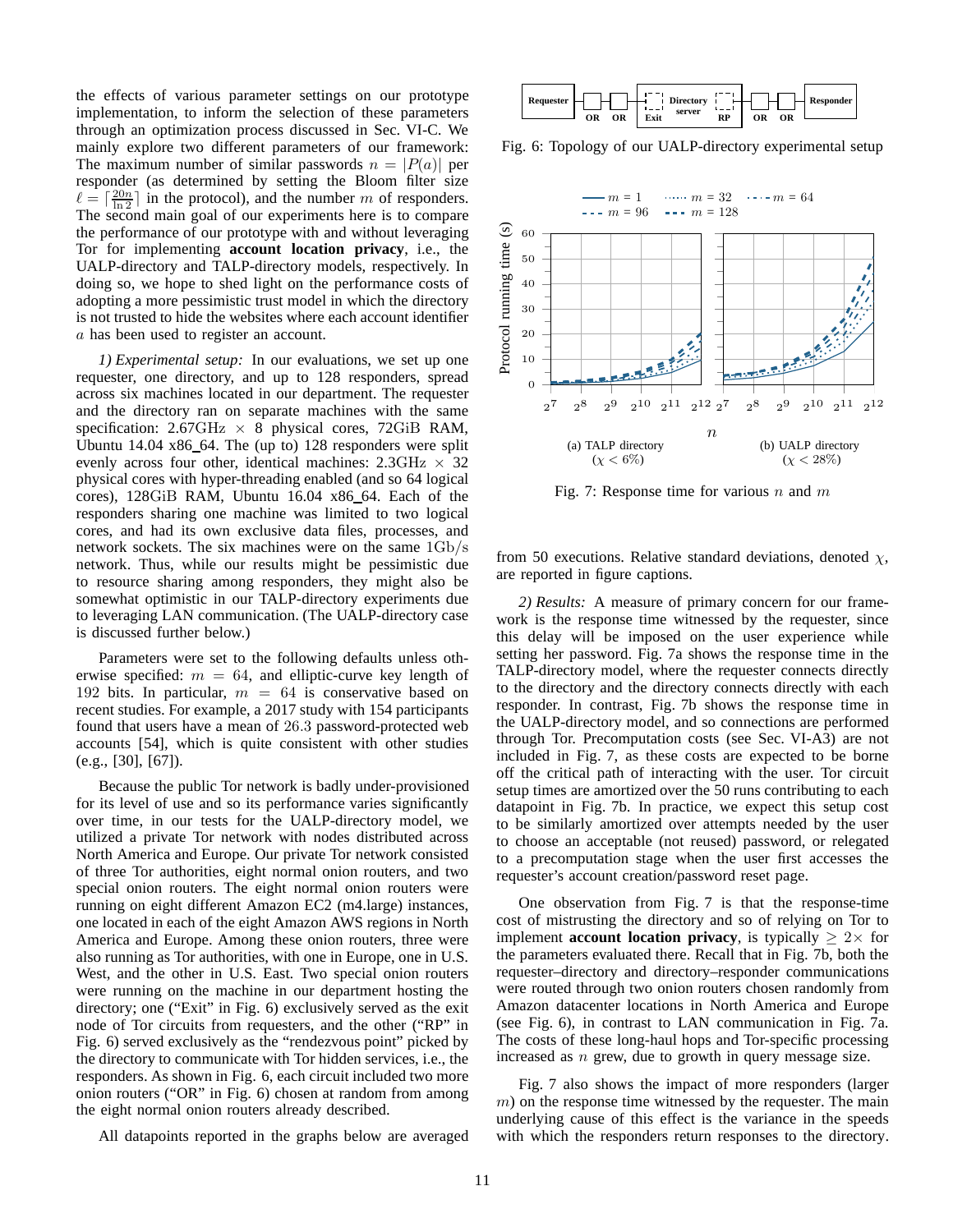<span id="page-11-1"></span>

Fig. 8: Response time (horizontal axis) when the proportion of responses on the vertical axis is returned by directory as soon as it is available  $(m = 64)$ 

This variance is small when communication is direct, but it grows substantially when Tor is used, due to the differences in routes taken between the directory and each responder.

These effects are also illustrated in Fig. [8,](#page-11-1) which shows the response time observed by the requester when the directory returned the proportion of  $m = 64$  responses on the vertical axis as soon as that proportion was available to it. For example, Fig. [8b](#page-11-1) shows that when  $n = 2^{10}$ , if the directory waited for 75% of the responses (48 responses) before returning them to the requester, the requester observed an average response time of 9.55s (since  $(9.55, 0.75)$  is a point on the  $n = 2^{10}$  curve).

Recall that the directory forwards the *same* message [m1](#page-4-6) to all responders in our framework. In the UALP-directory model, using an anonymous communication system that exploits this one-to-many multicast pattern to gain efficiencies while still hiding the multicast recipients (e.g., [\[55\]](#page-14-52)) could presumably reduce the delays before the directory receives responses, and their variance. We leave this extension to future work.

## <span id="page-11-0"></span>*C. Parameter Optimization*

At first glance, the results of Sec. [VI-B](#page-9-6) are perhaps discouraging, since they suggest that the response time of testing with a large number  $n$  of similar passwords and at a large number  $m$  of queried responders is potentially large, especially in the UALP-directory model (Fig. [7b\)](#page-10-1). In this section we describe an approach to select optimal parameters for use in our framework, specifically parameter values  $m$  and  $n$  that maximize the likelihood of detecting the use of a similar password, subject to a response-time goal. As we will see, the results are not discouraging at all—a high true detection rate can be achieved within reasonable response-time limits with a surprisingly small  $n$  and while querying a modest number  $m$ of responders from among the total number of responders  $M_a$ registered at the directory for account a.

The reason behind this initially surprising result is the typical manner in which people create new passwords by applying simple, predictable transforms to existing passwords.

<span id="page-11-2"></span>

Fig. 9: Estimate of  $\mathbb{P}(\pi' \in \Psi(\pi_i))$  for account-a password  $\pi_i$ at  $S_i$  and candidate password  $\pi'$  selected by user a at R, per cluster size  $\psi = |\Psi(\pi_i)|$  and taken with respect to random selection of the user a and responder  $S_i$ ; based on [\[70,](#page-14-4) Fig. 7]

Numerous studies (e.g., [\[75\]](#page-14-44), [\[70\]](#page-14-4)) have found very low variation in the transforms that users leverage to modify their passwords (when they modify their passwords at all). Provided that responder  $S_i$  populates  $\Psi(\pi_i) \subseteq P_i(a)$  (see Sec. [V-A1\)](#page-6-0) by applying these common transforms to its account-a password  $\pi_i$ , the probability that the user's chosen password  $\pi'$  at a requester is contained within  $\Psi(\pi_i)$  at a randomly chosen responder  $S_i$  is approximately as shown in Fig. [9](#page-11-2) (cf., [\[70,](#page-14-4) Fig. 7]), as a function of  $\psi = |\Psi(\pi_i)|$ .<sup>[6](#page-11-3)</sup> As we can see, this probability is already substantial for very small  $\psi$ . For example, this probability is  $\approx 0.34$  for even  $\psi = 1$ ; in other words, users on average employ the same password at  $\approx 34\%$ of the websites where they have accounts. Moreover, this probability grows quickly as  $\psi$  is increased only slightly.

The key insight here is that if a user chooses its candidate password  $\pi'$  as users typically do, then using a large  $\psi$  provides little additional power (Fig. [9\)](#page-11-2) but, since  $n = (d+1)\psi$  where  $d$  is the number of honey-password clusters, imposes much greater cost (Fig. [7\)](#page-10-1) than using a small  $\psi$ . Moreover, suppose we model the true detection rate when querying  $m$  randomly chosen responders<sup>[7](#page-11-4)</sup> as tdr = 1 –  $(\mathbb{P}(\pi' \notin \Psi(\pi_i)))^m$ , i.e., ignoring the probability of false detections due to the use of a Bloom filter and assuming that the events  $\pi' \notin \Psi(\pi_i)$ and  $\pi' \notin \Psi(\pi_{i'})$  are independent if  $i \neq i'$  (which is perhaps reasonable since the user is forced to set dissimilar passwords at  $S_i$  and  $S_{i'}$  by our framework). Then, increasing m provides more detection power.

To balance these parameters and the response time of the protocol, we model the response time using

$$
t(m, n) = \beta_0 + \beta_1 \cdot n + \beta_2 \cdot m + \beta_3 \cdot n \cdot m
$$

Regression analysis using the data in Sec. [VI-B](#page-9-6) yields  $\beta_0$  = 1.5507,  $\beta_1 = 5.8834 \times 10^{-3}$ ,  $\beta_2 = 2.6209 \times 10^{-3}$  and

<span id="page-11-3"></span><sup>6</sup>Fig. [9](#page-11-2) is a log-normal CDF fitted to points selected from [\[70,](#page-14-4) Fig. 7] by manual inspection, as we could not obtain the source data for that figure.

<span id="page-11-4"></span><sup>&</sup>lt;sup>7</sup>The directory should retain its same random choice of  $m$  responders across the user's failed attempts to select a password that she has not reused, lest she simply retry the same or a closely related password until a set of  $m$ responders at which it is not used is chosen. Alternatively, the requester can be charged with ensuring that the user's attempted passwords are sufficiently different from one another.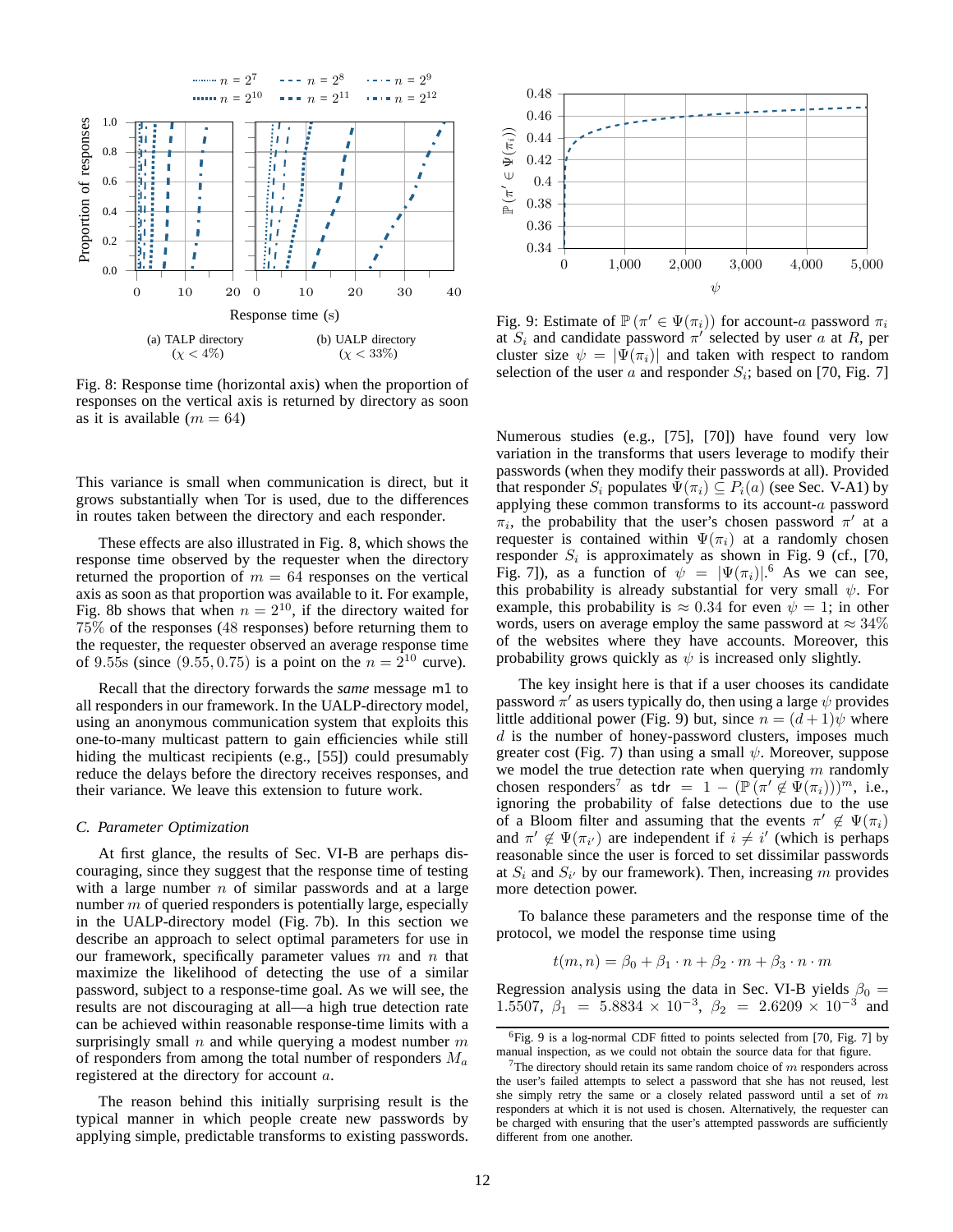<span id="page-12-1"></span>

|       |                                             | .01  | .02             | .03                    | .04                    | .05                    | $t_{\text{goal}}$ (s)<br>.06 | .07                     | .08                     | .09                     | .10                     |
|-------|---------------------------------------------|------|-----------------|------------------------|------------------------|------------------------|------------------------------|-------------------------|-------------------------|-------------------------|-------------------------|
| $d=0$ | $\boldsymbol{n}$<br>$\boldsymbol{m}$<br>tdr | .343 | 1<br>10<br>.985 | 2<br>17<br>$\approx$ 1 | 2<br>26<br>$\approx$ 1 | 5<br>26<br>$\approx$ 1 | 9<br>26<br>$\approx$ 1       | 13<br>26<br>$\approx$ 1 | 16<br>26<br>$\approx$ 1 | 20<br>26<br>$\approx$ 1 | 23<br>26<br>$\approx$ 1 |
| $d=4$ | $\boldsymbol{n}$<br>$\boldsymbol{m}$<br>tdr |      | 5<br>.343       | 5<br>10<br>.985        | 5<br>19<br>$\approx$ 1 | 5<br>26<br>$\approx$ 1 | 10<br>24<br>$\approx$ 1      | 10<br>26<br>$\approx$ 1 | 15<br>26<br>$\approx$ 1 | 20<br>26<br>$\approx$ 1 | 20<br>26<br>$\approx$ 1 |
| $d=9$ | $\boldsymbol{n}$<br>$\boldsymbol{m}$<br>tdr |      |                 |                        | 10<br>8<br>.965        | 10<br>16<br>.999       | 10<br>24<br>$\approx$ 1      | 10<br>26<br>$\approx$ 1 | 10<br>26<br>$\approx$ 1 | 20<br>26<br>$\approx$ 1 | 20<br>26<br>$\approx$ 1 |

(a) TALP directory

|                           |      | $t_{\text{goal}}$ (s) |                |             |             |             |             |             |             |             |  |  |
|---------------------------|------|-----------------------|----------------|-------------|-------------|-------------|-------------|-------------|-------------|-------------|--|--|
|                           | 1.60 | 1.62                  | 1.64 1.66      |             | 1.68        | 1.70        | 1.72        | 1.74        | 1.76        | 1.78        |  |  |
| $d=0$<br>$\boldsymbol{n}$ |      | $\overline{2}$        | $\overline{2}$ | 5           | 8           | 11          | 14          | 17          | 19          | 22          |  |  |
| $\boldsymbol{m}$          | 16   | 21                    | 26             | 26          | 26          | 26          | 26          | 26          | 26          | 26          |  |  |
| tdr                       | .999 | $\approx$ 1           | $\approx$ 1    | $\approx$ 1 | $\approx$ 1 | $\approx$ 1 | $\approx$ 1 | $\approx$ 1 | $\approx$ 1 | $\approx$ 1 |  |  |
| $d=4$<br>$\boldsymbol{n}$ | 5    | 5                     | 5              | 5           | 5           | 10          | 10          | 15          | 15          | 20          |  |  |
| m                         | 6    | 13                    | 20             | 26          | 26          | 26          | 26          | 26          | 26          | 26          |  |  |
| tdr                       | .920 | .996                  | $\approx$ 1    | $\approx$ 1 | $\approx$ 1 | $\approx$ 1 | $\approx$ 1 | $\approx$ 1 | $\approx$ 1 | $\approx$ 1 |  |  |
| $d=9$<br>$\boldsymbol{n}$ |      | 10                    | 10             | 10          | 10          | 10          | 10          | 10          | 20          | 20          |  |  |
| m                         |      | 3                     | 9              | 16          | 22          | 26          | 26          | 26          | 25          | 26          |  |  |
| tdr                       |      | .716                  | .977           | .999        | $\approx$ 1 | $\approx$ 1 | $\approx$ 1 | $\approx$ 1 | $\approx$ 1 | $\approx$ 1 |  |  |

|  |  | (b) UALP directory |
|--|--|--------------------|
|--|--|--------------------|

TABLE II: Choices for  $m$  and  $n$  computed using optimization in Sec. [VI-C](#page-11-0) with  $M_a = 26$ 

 $\beta_3 = 4.7135 \times 10^{-5}$  in the UALP-directory case (root-meansquare error  $RMSE = 0.4547$ ) and  $\beta_0 = 6.4595 \times 10^{-3}$ ,  $\beta_1 =$  $2.2885 \times 10^{-3}$ ,  $\beta_2 = 1.0271 \times 10^{-3}$  and  $\beta_3 = 2.0336 \times 10^{-5}$ in the TALP-directory case  $(RMSE = 0.1276)$ . Then, the requester chooses  $m$  and  $n$  using the following optimization:

$$
\begin{aligned}\n\text{maximize} & \text{tdr} = 1 - \left(\mathbb{P}\left(\pi' \notin \Psi(\pi_i)\right)\right)^m \\
\text{subject to } t(m, n) \le t_{\text{goal}} \\
& 1 \le \psi = n/(d+1) \\
& 1 \le m \le M_a\n\end{aligned}
$$

where  $t_{\text{goal}}$  is the requester's desired response time and  $M_a$  is the number of responders registered at the directory as having an account for identifier a. The directory can send  $M_a$  to the requester in an initial negotiation round before message [m1](#page-4-6).

This optimization, together with using the curve in Fig. [9](#page-11-2) to estimate  $\mathbb{P}(\pi' \in \Psi(\pi_i))$  and the regression results above to estimate  $t(m, n)$ , yields results like those shown in Table [II.](#page-12-1) In these optimizations, we set  $M_a = 26$ , because recent work found the mean number of password-protected online accounts per user is 26 [\[54\]](#page-14-3). The response-time goals  $t_{\text{goal}}$  used in Table [II](#page-12-1) were chosen simply to show how the optimal  $m$  and  $n$  vary under stringent response-time constraints. As shown there, for many response-time goals  $t_{\text{goal}}$ , a true detection rate tdr  $\approx$  1 can be achieved with very small values of *n*.

As such, the full range of parameter settings explored in Sec. [VI-B](#page-9-6) will rarely be needed. This is fortunate, since small values of  $n$  improve the throughput of requester-responder interactions, especially in the TALP-directory model. To see this, Table [III](#page-12-2) shows the throughput of our implementation, measured as the largest number of *qualifying* responses achieved

<span id="page-12-2"></span>

|                    | $\boldsymbol{m}$ |     |     |     |     |     |  |                    |    |    | $\boldsymbol{m}$ |    |    |    |
|--------------------|------------------|-----|-----|-----|-----|-----|--|--------------------|----|----|------------------|----|----|----|
| $\boldsymbol{n}$   |                  | 6   | 11  | 16  | 21  | 26  |  | $\boldsymbol{n}$   |    | 6  |                  | 16 | 21 | 26 |
|                    | 4304 1013        |     | 492 | 325 | 237 | 174 |  |                    | 95 | 61 | 42               | 33 | 27 | 22 |
|                    | 2415             | 549 |     | 188 | 155 | 122 |  | 10                 | 87 | 59 | 40               | 31 | 25 | 20 |
|                    | 1478             | 336 | 182 | 129 | 98  | 78  |  | 20                 | 78 | 54 | 37               | 28 | 23 | 19 |
| 30                 | 1076             | 243 | 124 | 86  | 63  | 53  |  | 30                 | 71 | 51 | 35               | 27 | 20 | 16 |
| 40                 | 788              | 187 | 94  | 67  | 49  | 40  |  | 40                 | 62 | 44 | 32               | 24 | 18 | 14 |
| 50                 | 683              | 159 | 76  | 52  | 39  | 33  |  | 50                 | 53 | 39 | 26               | 20 | 15 | 11 |
|                    |                  | 132 | 63  | 43  | 32  | 25  |  | 60                 |    | 31 | 20               | 16 | 10 | 10 |
| (a) TALP directory |                  |     |     |     |     |     |  | (b) UALP directory |    |    |                  |    |    |    |

TABLE III: Maximum qualifying responses per second

as the requests per second were increased, as a function of  $n$ and m. In Table [IIIa](#page-12-2) and Table [IIIb,](#page-12-2) a response was *qualifying* if its response time was  $\leq 5$ s and  $\leq 8$ s, respectively.

This 3s difference between the standards for *qualifying* in the two tests was needed because we constructed the UALPdirectory test to capture as faithfully as possible the Tor costs that a real deployment would incur. Notably, even though the  $m$  responders queried per request were chosen from only 64 responders in total (the configuration was the same as in Sec. [VI-B\)](#page-9-6), no two requests were allowed to use the same Tor circuit, since they would be unable to do so in a real deployment, where different addresses for the same responder are stored for different user accounts at the directory. (The exception is if the requests were for the same user and at the same responder.) So, each request necessitated construction of new Tor circuits to its responders, which increased response times commensurately.

To put Table [III](#page-12-2) in context, a throughput of 50 qualifying responses per second is enough to enable each of the 312 million Internet users in the U.S. $\frac{8}{3}$  $\frac{8}{3}$  $\frac{8}{3}$  to setup or change passwords on about 5 accounts per year. Moreover, we believe the numbers in Table [III](#page-12-2) to be pessimistic, in that in each request, the m responders were chosen from only  $M_a = 64$  responders in total, versus from likely many more in practice. Still, based on Table [IIIb,](#page-12-2) a deployment using the UALP-directory model would presumably require adaptations of Tor for our use-case (e.g., [\[55\]](#page-14-52)) and distribution of the directory.

We note, however, that even a non-replicated directory should easily handle the *storage* requirements of our design. With 3.58 billion active Internet users worldwide and an average of 26 password-protected accounts per user, the storage of a Tor hidden service address for each user account at each website amounts to only  $\approx 1.5$ TB of state. In the TALPdirectory model, the storage requirements would be even less.

### VII. DENIALS OF SERVICE

<span id="page-12-0"></span>Our design introduces denial-of-service opportunities for misbehaving requesters, responders, or the directory. We discuss these risks here, as well as methods to remedy them.

Perhaps the most troubling is a responder who returns  $\rho \in C_{pk}(1_{\mathbb{G}})$  regardless of the request ciphertexts  $\langle c_j \rangle_{j \in [\ell]}$  in message [m1](#page-4-6), thereby giving the requester reason to reject the user's chosen password even when the user's chosen password

<span id="page-12-3"></span><sup>8</sup>This estimate was retrieved from [https://www.statista.com/topics/2237/](https://www.statista.com/topics/2237/internet-usage-in-the-united-states/) [internet-usage-in-the-united-states/](https://www.statista.com/topics/2237/internet-usage-in-the-united-states/) on December 4, 2018.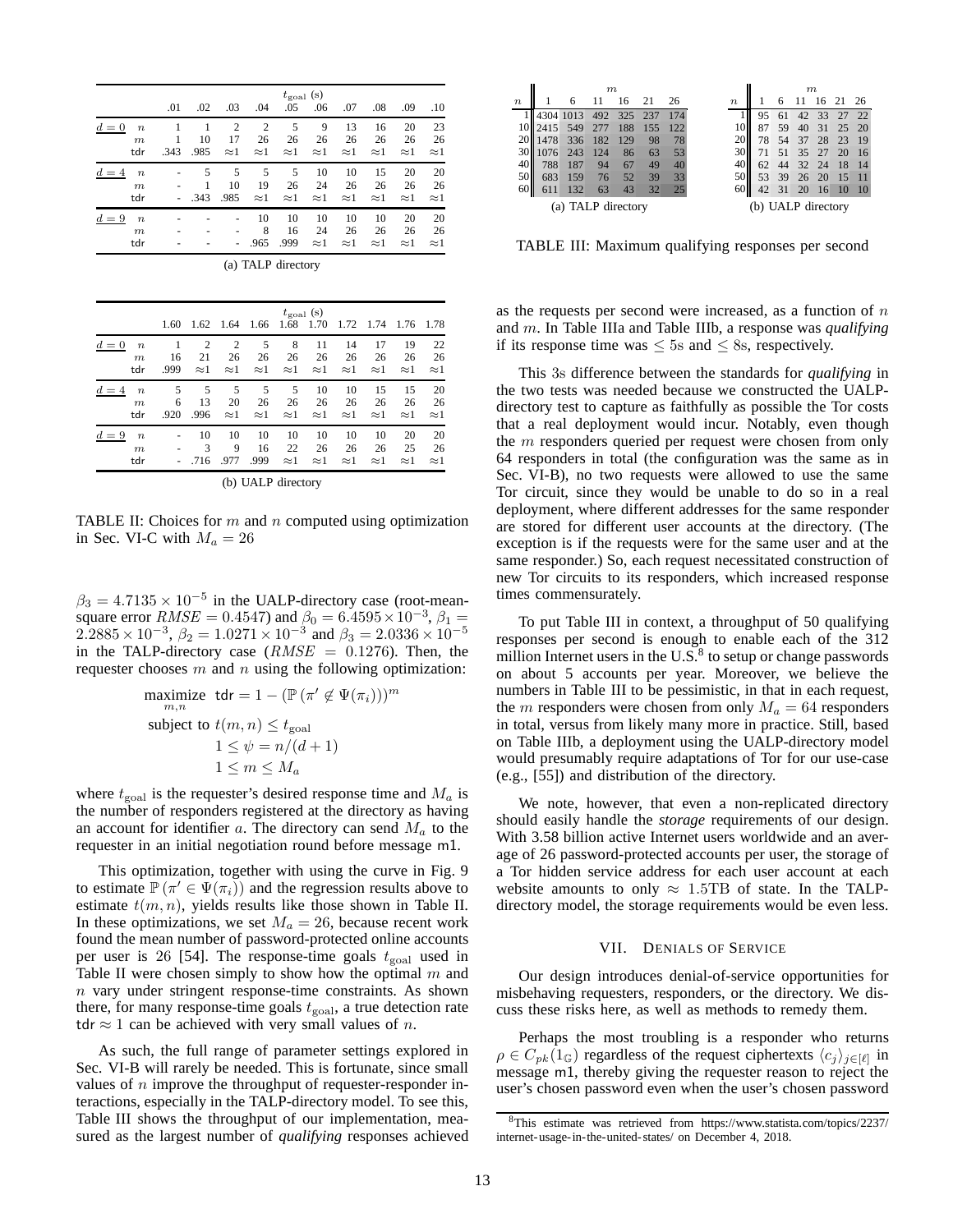is not similar to others she set elsewhere. This denial-ofservice attack would frustrate users, but fortunately a responder that misbehaves in this way can be caught by simple audit mechanisms. For example, at any point, the directory could generate a message [m1](#page-4-6) in which each  $c_j \in C_{pk} \backslash C_{pk}(1_{\mathbb{G}})$  and for which it knows the private key  $sk$  corresponding to  $pk$ ; if a responder responds with  $\rho \in C_{pk}(1_{\mathbb{G}})$ , then the directory has proof that the responder is lying and, e.g., can simply remove the responder from future queries. In principle, a requester could also generate such audit queries, though doing so would require the directory to suspend the user-consent mechanism in Sec. [V-A1.](#page-6-0) In this case, a detection would enable the requester to learn that either one of the responders is misbehaving (but it would need help from the directory to figure out which one) or that the directory is misbehaving (in which case it would need to report it to some managing authority).

Other misbehaviors can render our framework silently ineffective while they persist. For example, a malicious directory could simply not query responders at all, instead forging the response  $\rho_i$  purportedly from each  $S_i$  to indicate *no* password reuse (i.e.,  $\rho_i \in C_{pk} \setminus C_{pk}(1_{\mathbb{G}})$ ). Again, a simple audit (knowingly attempting to reuse a password at a requester) can detect such misbehavior. Presuming such misbehaviors will occur rarely and be remedied quickly, we believe our framework will suffice to discourage password reuse even if it *usually* works.

As our framework enables the requester to perform precomputation to reduce its costs on the critical path of protocol execution, the critical-path computation cost of the protocol is greater for the responder than it is for the requester. This is even more true for misbehaving requesters that replay the same request, in an effort to occupy directory and responder resources. Of course, this concern is not unique to our framework, and various techniques to stem such denials of service exist that would be amenable to adoption in our framework (e.g., [\[24\]](#page-14-53), [\[1\]](#page-13-20)). In addition, steps detailed in Sec. [V-A1](#page-6-0) to require user consent (through clicking on a confirmation URL) to complete the protocol could interfere with such attacks. In the worst case, however, responders and the directory can refuse requests until the flood subsides, albeit temporarily reducing the utility of our framework to the status quo today.

## VIII. CONCLUSION

Adams and Sasse famously declared, "Users are not the enemy" [\[2\]](#page-13-7). While we do not mean to suggest otherwise, it has also long been understood in a variety of contexts that users must be compelled to adhere to security policies, as otherwise they will not do so. Despite decades of haranguing users to stop reusing passwords, their adoption of methods to manage passwords more effectively has been painfully slow. This, in turn, has given rise to credential abuses that inflict considerable costs on service operators (see Sec. [I\)](#page-0-0).

We believe it is now time to consider imposing technical measures to interfere with the use of similar passwords across websites. In this paper we have presented one possible method for doing so, by coordinating password selection across websites so that similar passwords cannot be used for the same account identifier. Our framework combines a set-membership-test protocol (Sec. [IV\)](#page-3-0) with a variety of other defenses (Sec. [V-A\)](#page-5-3) to implement **account security** and **account location privacy**, the former of which we confirm via probabilistic model checking (Sec. [V-B\)](#page-7-0). Finally, we leveraged tendencies of how users reuse passwords to optimize the parameters for our framework, enabling it to be effective with surprisingly modest costs (Sec. [VI-C\)](#page-11-0).

#### ACKNOWLEDGMENT

We are grateful for comments on previous versions of this paper from Prof. Marina Blanton and anonymous reviewers. This work was supported in part by NSF grant 1330599.

#### **REFERENCES**

- <span id="page-13-20"></span>[1] M. Abadi, M. Burrows, M. Manasse, and T. Wobber, "Moderately hard, memory-bound functions," *ACM TOIT*, vol. 5, no. 2, May 2005.
- <span id="page-13-7"></span>[2] A. Adams and M. A. Sasse, "Users are not the enemy," *CACM*, vol. 42, Dec. 1999.
- <span id="page-13-3"></span>[3] Akamai, "[state of the internet]/security, Q4 2017 report," [https://](https://www.akamai.com/us/en/multimedia/documents/state-of-the-internet/q4-2017-state-of-the-internet-security-report.pdf) [www.akamai.com/us/en/multimedia/documents/state-of-the-internet/](https://www.akamai.com/us/en/multimedia/documents/state-of-the-internet/q4-2017-state-of-the-internet-security-report.pdf) [q4-2017-state-of-the-internet-security-report.pdf,](https://www.akamai.com/us/en/multimedia/documents/state-of-the-internet/q4-2017-state-of-the-internet-security-report.pdf) 2017.
- <span id="page-13-16"></span>[4] A. Bessani, J. Sousa, and E. E. P. Alchieri, "State machine replication for the masses with BFT-SMaRt," in *44th IEEE/IFIP DSN*, Jun. 2014.
- <span id="page-13-13"></span>[5] B. H. Bloom, "Space/time trade-offs in hash coding with allowable errors," *CACM*, vol. 13, no. 7, Jul. 1970.
- <span id="page-13-6"></span>[6] H. Bojinov, E. Bursztein, X. Boyen, and D. Boneh, "Kamouflage: Lossresistant password management," in *ESORICS*, ser. LNCS, vol. 6345, Sep. 2010.
- <span id="page-13-15"></span>[7] J. Boyan, "The Anonymizer: Protecting user privacy on the web," *Computer-Mediated Communication Magazine*, vol. 4, no. 9, Sep. 1997.
- <span id="page-13-1"></span>[8] A. S. Brown, E. Bracken, S. Zoccoli, and K. Douglas, "Generating and remembering passwords," *Applied Cognitive Psychology*, vol. 18, no. 6, 2004.
- <span id="page-13-14"></span>[9] R. Canetti, O. Goldreich, and S. Halevi, "The random oracle methodology, revisited," *JACM*, vol. 51, no. 4, Jul. 2004.
- <span id="page-13-19"></span>[10] Certicom Research, "SEC 2: Recommended elliptic curve domain parameters," [http://www.secg.org/SEC2-Ver-1.0.pdf,](http://www.secg.org/SEC2-Ver-1.0.pdf) 2000, standards for Efficient Cryptography.
- <span id="page-13-17"></span>[11] A. Clement, M. K. Kapritsos, S. Lee, Y. Wang, L. Alvisi, M. Dahlin, and T. Riché, "UpRight cluster services," in 22<sup>nd</sup> ACM SOSP, Oct. 2009.
- <span id="page-13-0"></span>[12] K. Collins, "Facebook buys black market passwords to keep your account safe," [https://www.cnet.com/news/facebook-chief-security](https://www.cnet.com/news/facebook-chief-security-officer-alex-stamos-web-summit-lisbon-hackers/)[officer-alex-stamos-web-summit-lisbon-hackers/,](https://www.cnet.com/news/facebook-chief-security-officer-alex-stamos-web-summit-lisbon-hackers/) Nov. 9 2016.
- <span id="page-13-9"></span>[13] D. Dachman-Soled, T. Malkin, M. Raykova, and M. Yung, "Efficient robust private set intersection," in  $7<sup>th</sup>$  *ACNS*, ser. LNCS, vol. 5536, 2009.
- <span id="page-13-2"></span>[14] A. Das, J. Bonneau, M. Caesar, N. Borisov, and X. Wang, "The tangled web of password reuse," in *ISOC NDSS*, 2014.
- <span id="page-13-10"></span>[15] A. Davidson and C. Cid, "An efficient toolkit for computing private set operations," in *22nd ACISP*, ser. LNCS, vol. 10343, Jul. 2017.
- <span id="page-13-11"></span>[16] E. De Cristofaro, P. Gasti, and G. Tsudik, "Fast and private computation of cardinality of set intersection and union," in *11th CANS*, ser. LNCS, vol. 7712, 2012.
- <span id="page-13-8"></span>[17] E. De Cristofaro, J. Kim, and G. Tsudik, "Linear-complexity private set intersection protocols secure in malicious model," in *ASIACRYPT*, ser. LNCS, vol. 6477, 2010.
- <span id="page-13-5"></span>[18] J. DeBlasio, S. Savage, G. M. Voelker, and A. C. Snoeren, "Tripwire: Inferring internet site compromise," in *IMC*, Nov. 2017.
- <span id="page-13-12"></span>[19] S. K. Debnath and R. Dutta, "Secure and efficient private set intersection cardinality using Bloom filter," in *18th ISC*, ser. LNCS, vol. 9290, Sep. 2015.
- <span id="page-13-18"></span>[20] C. Dehnert, S. Junges, J.-P. Katoen, and M. Volk, "A Storm is coming: A modern probabilistic model checker," in *29th CAV*, ser. LNCS, vol. 10427, 2017.
- <span id="page-13-4"></span>[21] A. Dey and S. A. Weis, "PseudoID: Enhancing privacy for federated login," in *3 rd PETS*, Aug. 2010.